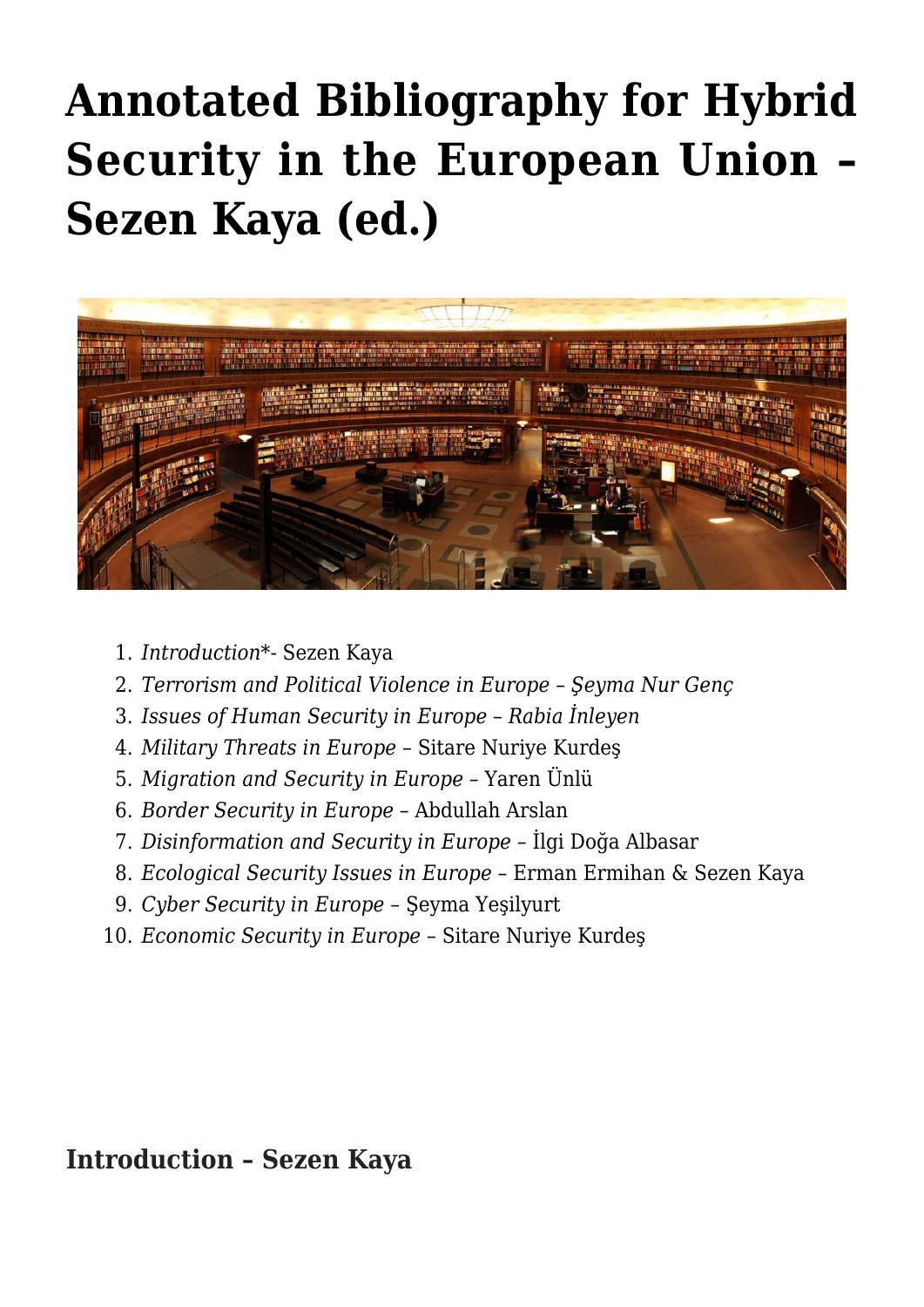Security had been evaluated from a narrow perspective until the end of the 1980s and early 1990s. However, the concept of security has evolved after the Cold War with the emergence of new threats, such as migration, economic, health, and environmental problems. Hence, improvements in the international system have extended the understanding of security. In this context, this reading list offers an understanding of various threats to the EU. Thus, the readings on **Hybrid Security in the European Union (EU)** present a comprehensive approach to the security issue which the EU has faced since the Cold War era. The readings are shaped by broad content from terrorism and political violence, human security issues, military threat, migration, border security, disinformation, cybersecurity, economic security to ecological security. The main hybrid threats to the EU are conceptualized through the crucial readings in the literature. Moreover, it is expected to utilize the main document, such as the European Security Strategy and Global Strategy of the EU, to understand the EU's approach to the hybrid threats. Thus, it will provide an overview in depth-analysis of security issues in the EU. In particular, the readings will illustrate the underlying reasons of the issue to be presented as a hybrid threat, the impacts and the content of the threat, and the EU's response to these threats. In this framework, the readings aim to provide an all-around framework on how the European Union has problematized security issues after the Cold War era.

 The readings summarize different perspectives of hybrid threats in the context of the EU. For example, with the readings of terrorism and political violence, causes of terrorism, measurements are taken by the European Union against terrorism, and counterterrorism strategy of the EU are examined. Besides, the place of human security in the EU's security understanding and security discourse of the EU in the context of human security are analyzed. Furthermore, while the definition of military security and evolution of the concept are examined within the military threats, migration and security issues and the relationship between these two concepts are analyzed in the readings of migration-security nexus. On the other hand, the role of disinformation as a threat, the negative effects of disinformation, and the reaction of the EU against the disinformation campaigns are highlighted with the critical readings in the literature. Moreover, understanding border and border security and the evolution of border security are emphasized with the essential readings on this issue. Besides, ecological security and its perception within the EU and the emergence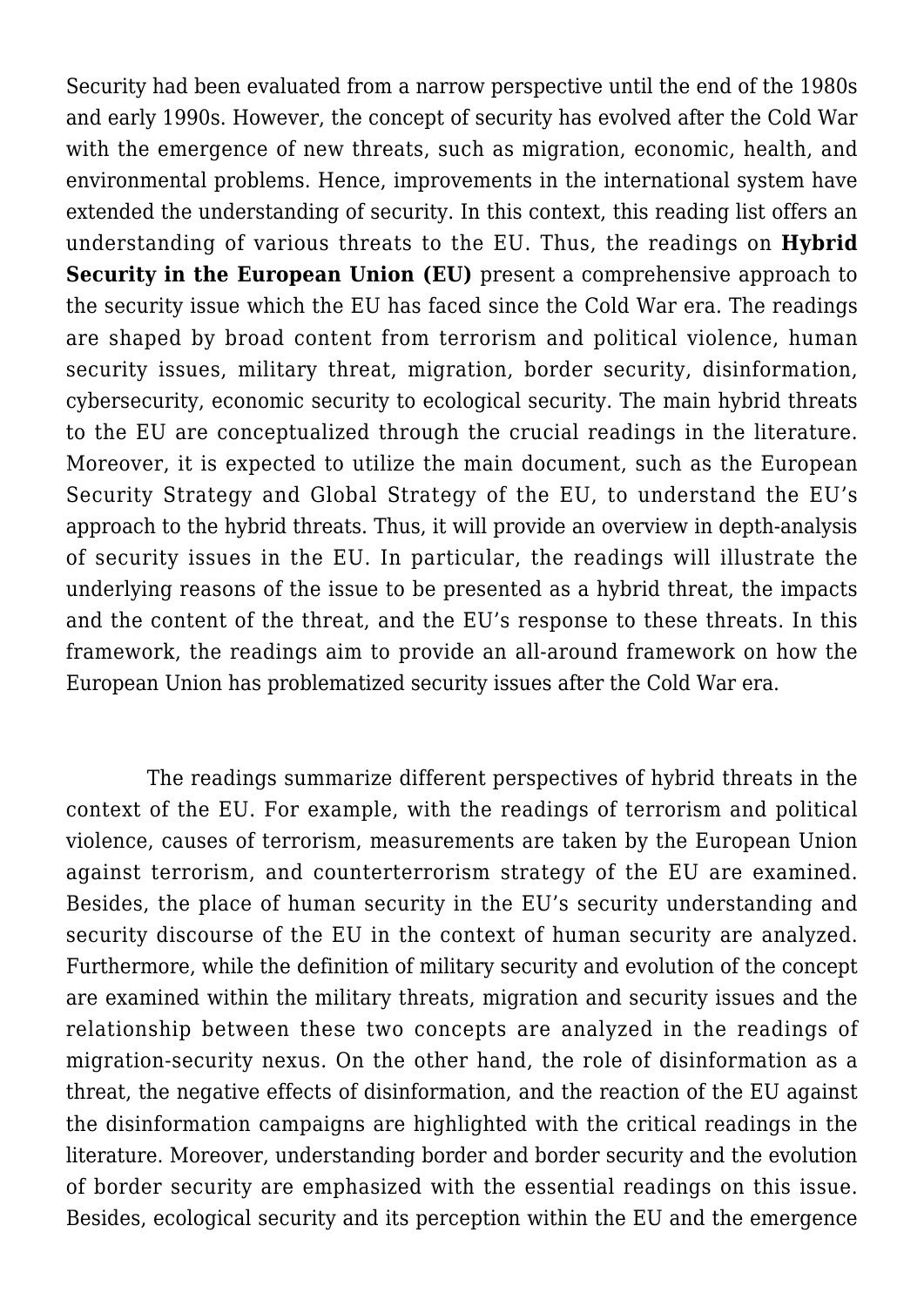of climate change as an environmental security issue are summarized with the key readings on this issue. Finally, the concept of cybersecurity and EU's policies and strategies on this issue and the emergence of economic security and approaches of the EU is emphasized with the significant readings in the literature. In this framework, these readings aim to demonstrate the challenges, especially hybrid threats, to European security and the EU's responses to the challenges from a conceptual perspective.

\*\*\*\*\* \*\*\*\*\* \*\*\*\*\* \*\*\*\*\*

# **1. Terrorism and Political Violence in Europe – Şeyma Nur Genç**

**Andreeva, Christine. ["The EU's counter-terrorism policy after 2015-](https://link.springer.com/article/10.1007/s12027-019-00570-0) ["Europe wasn't ready"-"but it has proven that it's adaptable."](https://link.springer.com/article/10.1007/s12027-019-00570-0)** *Era Forum* **20, no. 3 (2020): 343-70.**

In this article, Andreeva highlights the development of the EU's counter-terrorism policy between 2015 and 2019 by acknowledging previous deficiencies in the preparation process to tackle jihadist terrorism. It discusses the effectiveness of measurements taken by the EU against terrorist threats under different strategies and issue areas. She concludes that the reforms made have a very positive effect and seem permanent since they are functional in filling the governance gaps.

**Badey, Thomas J. ["Defining International Terrorism: A Pragmatic](https://www.tandfonline.com/doi/abs/10.1080/09546559808427445?journalCode=ftpv20) [Approach."](https://www.tandfonline.com/doi/abs/10.1080/09546559808427445?journalCode=ftpv20)** *Terrorism and Political Violence* **10, no. 1 (1998): 90-107.**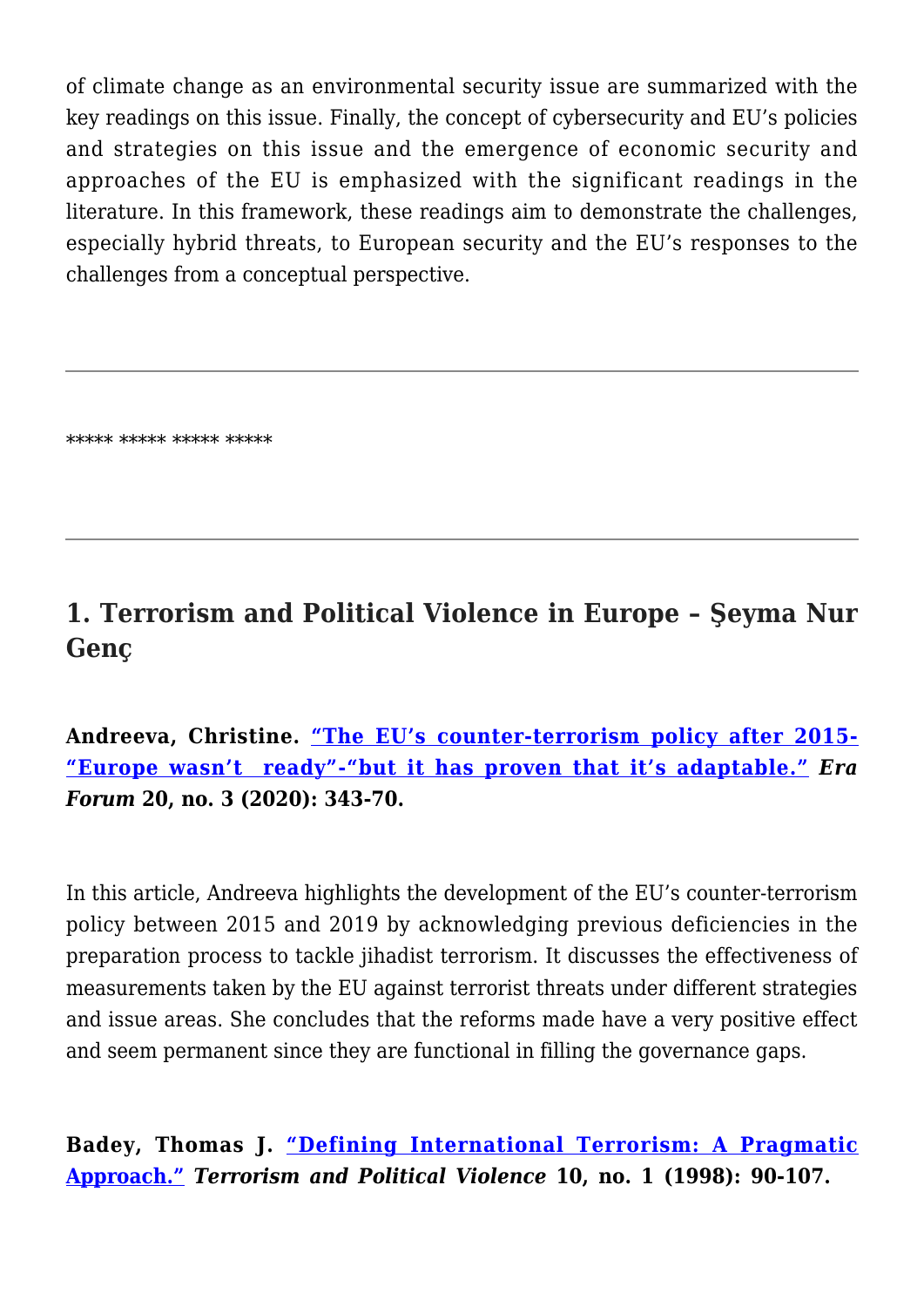The article's focal point is the absence of a commonly agreed definition of terrorism. Since there is an incompatibility between academic and political definitions, the paper claims to provide a clear and functional definition without excluding both fields. It defines terrorism by focusing on its fundamental hallmarks as repetition, motivation, intent, actors, and effect. He also concludes that the definitional question must be resolved by the additional factors to deal with the impacts of international terrorism.

**Crenshaw, Martha. ["The Causes of Terrorism."](https://www.jstor.org/stable/421717?seq=1#metadata_info_tab_contents)** *Comparative Politics* **[13,](https://www.zotero.org/google-docs/?6ZZssM) [no. 4 \(1981\): 379–99.](https://www.zotero.org/google-docs/?6ZZssM)**

In the article, Crenshaw introduces an approach to examine the causes of terrorism by offering several empirical examples. The article considers terrorists as rational actors without ignoring the psychological factors. However, the main focus is on the rationale of the terrorists with the considerations of preconditions and precipitant factors in the occurrence of terrorism.

**Kaunert, Christian, and Sarah Léonard. ["The Collective Securitization of](https://www.tandfonline.com/doi/full/10.1080/01402382.2018.1510194) [Terrorism in The European Union."](https://www.tandfonline.com/doi/full/10.1080/01402382.2018.1510194)** *West European Politics* **42, no. 2 (2019): 261-77.**

Kaunert and Léonard examine the EU's process in accepting terrorism as a common threat by the 9/11 attack. Hence, the formation of a shared perspective and the increase in the level of cooperation with institutions is analyzed. The emphasis is put on the growing cooperation between European states in the case of counter-terrorism by employing the concept of "collective security."

**Keohane, Daniel.** *[The EU and Counter-terrorism](https://www.cer.eu/sites/default/files/publications/attachments/pdf/2011/wp629_terrorism_counter_keohane-1499.pdf)***[.](https://www.cer.eu/sites/default/files/publications/attachments/pdf/2011/wp629_terrorism_counter_keohane-1499.pdf) London: Centre for European Reform, 2005.**

Keohane provides a general inclusive framework about the counterterrorism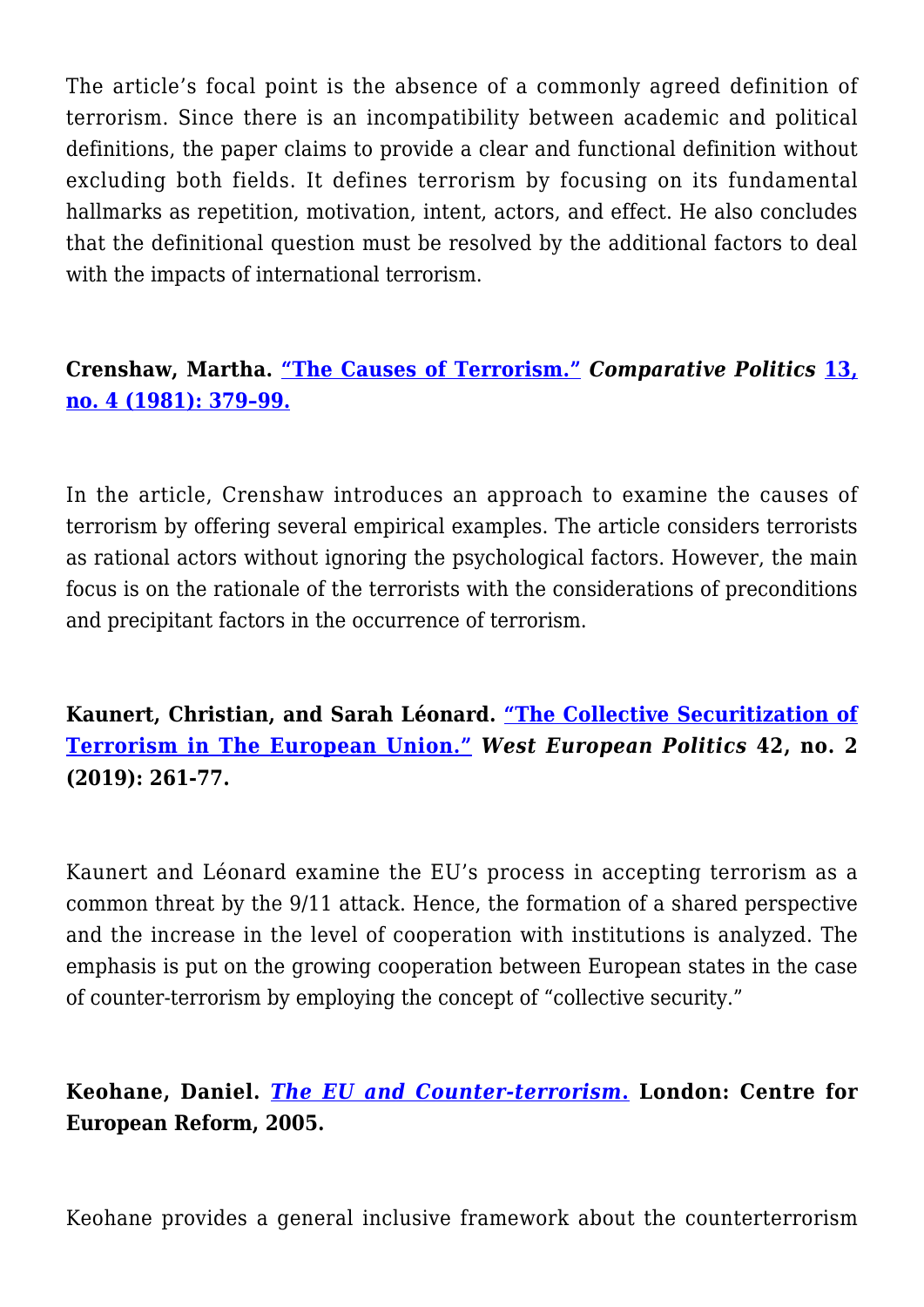strategy of the EU with possible threats. In this article, the central puzzle is the dilemma that, on the one hand, the member states of the EU need to cooperate with each other to pursue effective counterterrorism strategy; on the other hand, they are not willing to share their powers with the higher authority, the Union. He mainly states that the EU member states ought to pursue an agreed strategy for a common goal.

### **Müller-Wille, Bjorn. ["The Effect of International Terrorism on EU](https://onlinelibrary.wiley.com/doi/full/10.1111/j.1468-5965.2007.00767.x?casa_token=tdAT7S59inkAAAAA%3A_ejUepA7bPiEd4oIuJNToqqAltiaTQSobyEIEGIoJJ1aaFZdGHRtyKuC6QGNNXstPLjMpZN6qA6QQN4) [Intelligence Cooperation."](https://onlinelibrary.wiley.com/doi/full/10.1111/j.1468-5965.2007.00767.x?casa_token=tdAT7S59inkAAAAA%3A_ejUepA7bPiEd4oIuJNToqqAltiaTQSobyEIEGIoJJ1aaFZdGHRtyKuC6QGNNXstPLjMpZN6qA6QQN4)***Journal of Common Market Studies* **46, no 1 (2008): 49-73.**

The article examines why international terrorism has an inconsiderable impact on the EU intelligence cooperation by applying a functionalist approach. Müller-Wille mainly asserts that the tactical and functional role of cooperation is much more suitable for national authorities than the EU since they are responsible units for pursuing effective counter-terrorism policies within the country's borders. Furthermore, he also underlines the EU's usefulness as an intermediary organization contributing to the knowledge-sharing process between national governments.

### **Schmid, Alex P. ["The response problem as a definition](https://www.tandfonline.com/doi/abs/10.1080/09546559208427172?journalCode=ftpv20) [problem."](https://www.tandfonline.com/doi/abs/10.1080/09546559208427172?journalCode=ftpv20)** *Terrorism and Political Violence***4, no. 4 (1992): 7-13.**

In this article, Schmid deals with the difficulties in responding to terrorism due to the lack of a commonly accepted definition of terrorism. To solve this issue, he suggests defining terrorism in the war crimes framework, which transfers the discussion to the discourse field, in which there is a much worldwide consensus. Hence, a definition with more concrete limits and more consensus will be reached for responding to terrorism.

### **Wiener, Antje. ["European Responses to International Terrorism: Diversity](https://onlinelibrary.wiley.com/doi/full/10.1111/j.1468-5965.2007.00774.x?casa_token=7BZbdO3QPhgAAAAA%3AvnUlO9IS6Ih9uc3kPSAUJGDqToxLe5pKNKND7EuXw-flSe_Y7ui6iRD5sNfyM6v8RhxLOcVlbZ-EazA) [Awareness as a New Capability?."](https://onlinelibrary.wiley.com/doi/full/10.1111/j.1468-5965.2007.00774.x?casa_token=7BZbdO3QPhgAAAAA%3AvnUlO9IS6Ih9uc3kPSAUJGDqToxLe5pKNKND7EuXw-flSe_Y7ui6iRD5sNfyM6v8RhxLOcVlbZ-EazA)** *Journal of Common Market Studies* **46,**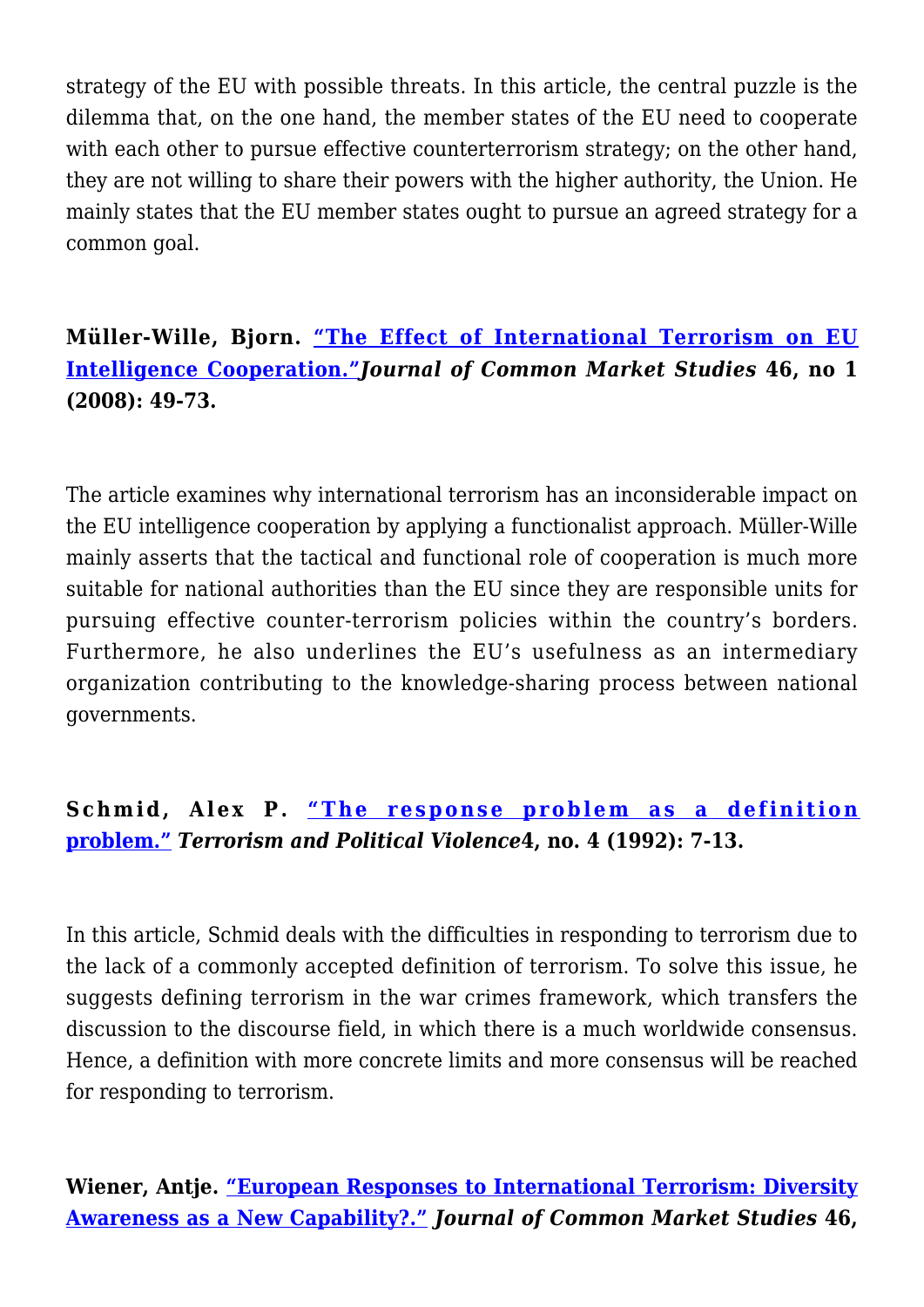#### **no. 1 (2008): 195-218.**

By employing a contextualized approach, considering conditions under which strategic policies formed, Wiener interprets the European Union's capacity in dealing with possible terrorist threats. In this theory-driven study, she introduces distinct European capabilities, which refer to the enforcement power in transnational and trans-border issues. Finally, she concludes that the critical point of tackling terrorism is to have a common agreement on the negotiators' interest and their understanding of the norms binding their decisions.

\*\*\*\*\* \*\*\*\*\* \*\*\*\*\* \*\*\*\*\*

### **2. Issues of Human Security in Europe –** *Rabia İnleyen*

**Albrecht, Ulrich, Christine Chinkin, Kemal Dervis, Renata Dwan, Anthony Giddens, Nicole Gnesotto, Mary Kaldor, et al. ["A Human Security Doctrine](http://eprints.lse.ac.uk/40209/) [for Europe: the Barcelona Report of the Study Group on Europe's Security](http://eprints.lse.ac.uk/40209/) [Capabilities."](http://eprints.lse.ac.uk/40209/) The report presented to EU High Representative for Common Foreign and Security Policy Javier Solana, Barcelona, September 15, 2004. http://eprints.lse.ac.uk/40209/1/A\_human\_security\_doctrine\_for\_Europe%2 8author%29.pdf.**

This report is a key document on human security through the lenses of the European Union, and it explains why human security is important for the EU's security understanding. It covers several aspects of human security, and it shows how human security can pave the way for a new security doctrine for Europe.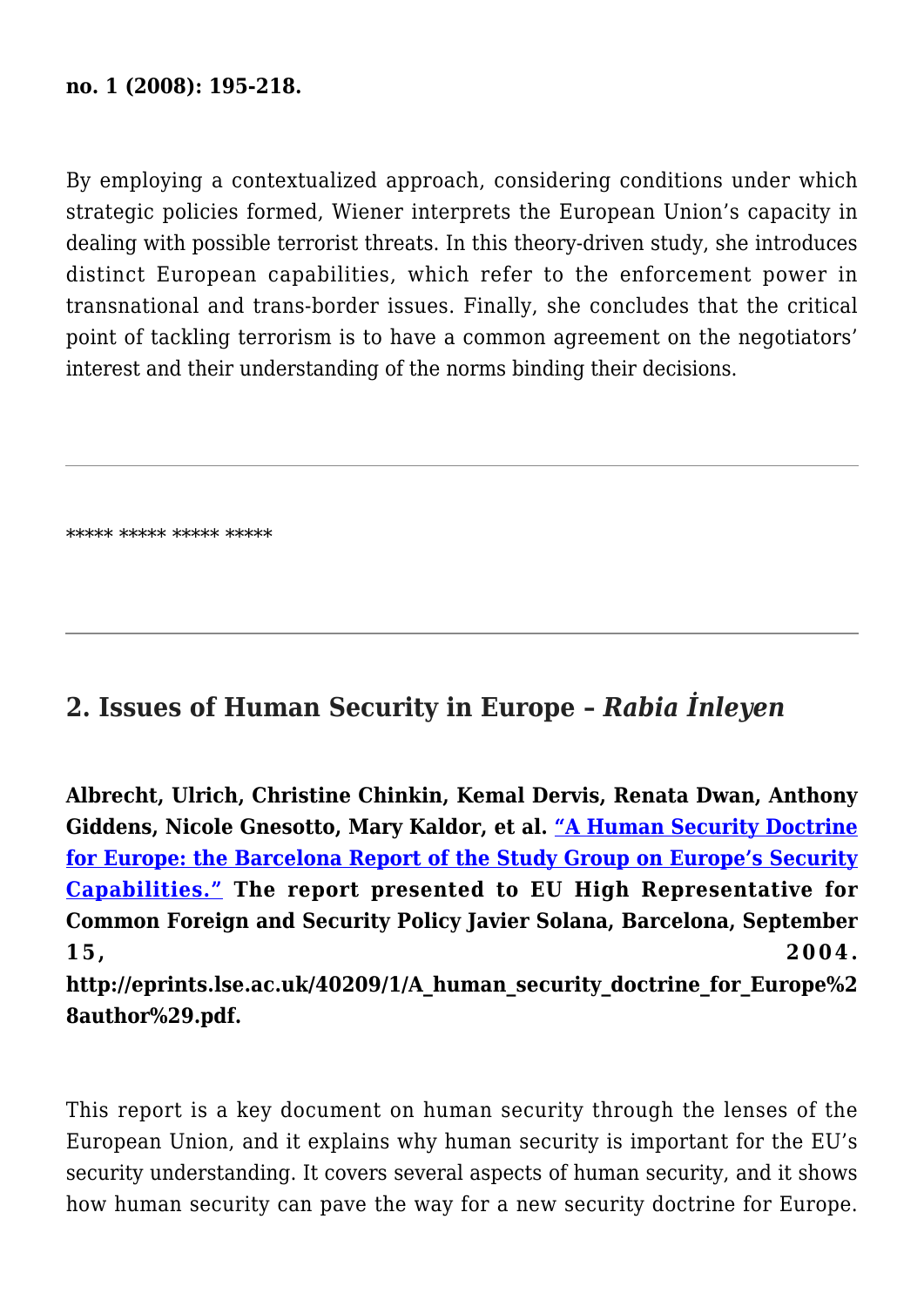Therefore, the report is a must-read and a common source for research on human security.

### **Burgess, J. Peter, and Shahrbanou Tadjbakhsh. ["The Human Security Tale](https://www.tandfonline.com/doi/full/10.1080/13600826.2010.508334) [of Two Europes."](https://www.tandfonline.com/doi/full/10.1080/13600826.2010.508334)***Global Society* **24, no. 4 (2010): 447–65.**

This work has shown that the European Union is not only a crucial actor in external affairs but also its security policy has many impacts on Eastern Europeans as well. The author explains the human security dilemma on two sides of Europe and emphasizes how to achieve a well-grounded foreign policy on human security without strengthening it within the European borders.

### **Christou, George. ["The European Union's Human Security Discourse:](https://www.tandfonline.com/doi/full/10.1080/09662839.2014.884075) [Where Are We Now?."](https://www.tandfonline.com/doi/full/10.1080/09662839.2014.884075)***European Security* **23, no. 3 (2014): 364–81.**

This article presents the data of the EU's contemporary security discourse features and the extent to which it has covered human security. Despite the increasing use of the human security concept in the EU's security management, it is still not embedded in defense and security policy structures. In crisis times when the EU practices conflict resolutions, interventions, human rights violations, the policy adaptation still cannot cover the human security side.

### **Den Boer, Monica. ["Juggling the Balance between Preventive Security and](https://brill.com/view/journals/shrs/26/2-4/article-p126_2.xml) [Human Rights in Europe."](https://brill.com/view/journals/shrs/26/2-4/article-p126_2.xml)** *Security and Human Rights* **26, no. 2-4 (2015): 126–46.**

This article mainly discusses the development of preventive security logic in the European Union agenda, and it gives an overview of how it becomes more mainstream in policymaking. Although this research does not directly address the human security issue, it reflects human rights developments in the European Union and how this normative framework can impact the European Union's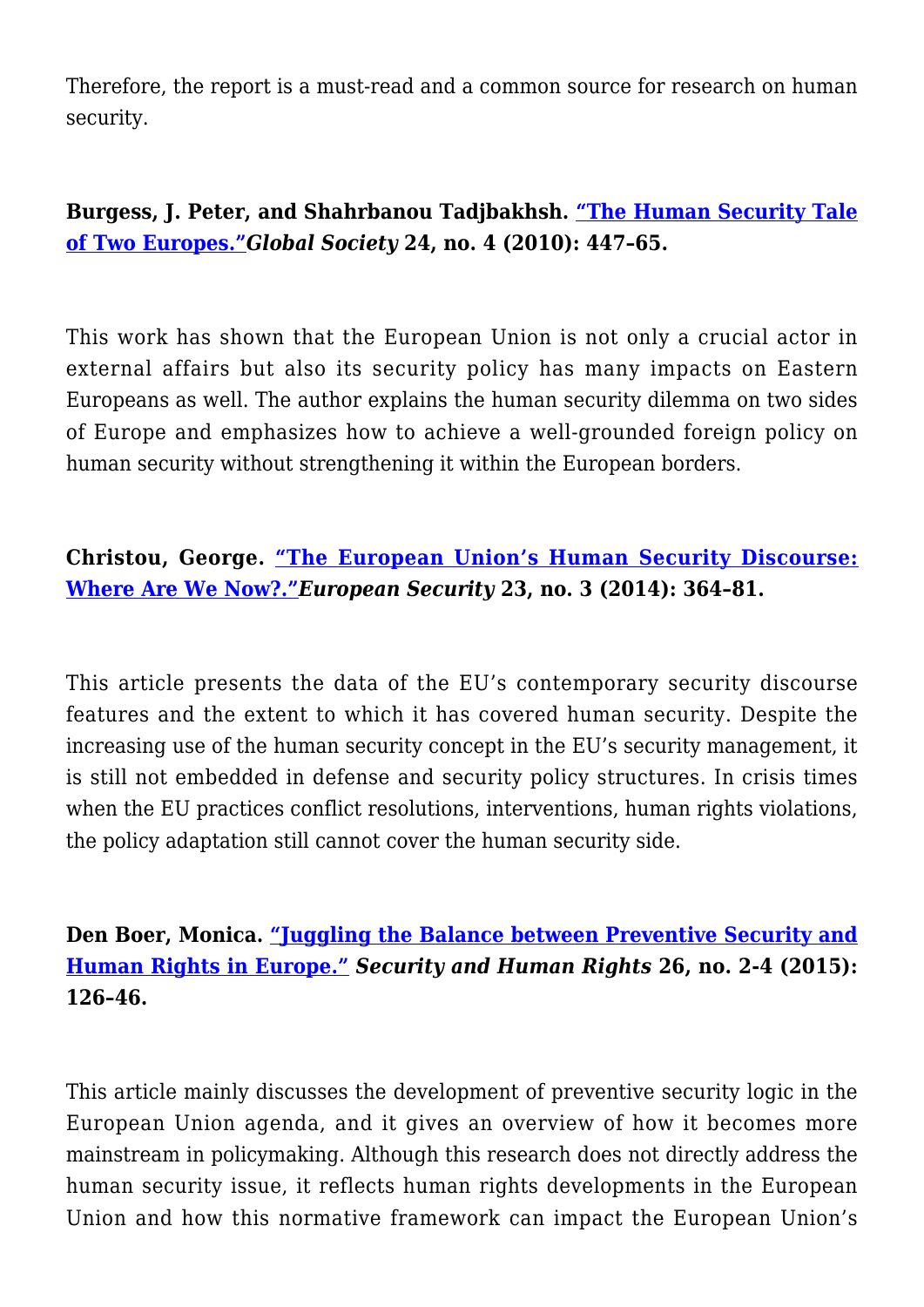preventive security agenda.

### **Kaldor, Mary, Mary Martin, and Sabine Selchow. ["Human Security: A New](https://www.jstor.org/stable/4541698?seq=1#metadata_info_tab_contents) [Strategic Narrative for Europe."](https://www.jstor.org/stable/4541698?seq=1#metadata_info_tab_contents)** *International Affairs* **83, no. 2 (2007): 273-88.**

In this article, the authors argue that there is a lack of normative action in the security policies of the EU as a global actor and how human security offers a change in the existing security dimensions of Europe. However, the foundational ideas of human security policy, such as respect for human rights, multilateralism, bottom-up approach, offer a way to close this security gap in the normative side of contemporary global security.

### **Matlary, Janne Haaland. ["Much Ado about Little: The EU and Human](https://www.jstor.org/stable/25144719?seq=1#metadata_info_tab_contents) [Security."](https://www.jstor.org/stable/25144719?seq=1#metadata_info_tab_contents)** *International Affairs* **84, no. 1 (2008): 131-43.**

The author shows how the European Union's security discourse is an "add-on" to the national security agendas of member states and discusses that this does not alter the EU's position as a security actor. The main purpose of this work is to analyze whether the concept of human security is the underlying element of the European Security and Defense Policy or it is just a trendy term.

### **Paris, Roland. ["Human Security: Paradigm Shift or Hot](https://www.jstor.org/stable/3092123?seq=1#metadata_info_tab_contents) [Air?."](https://www.jstor.org/stable/3092123?seq=1#metadata_info_tab_contents)** *International Security* **26, no. 2 (Fall 2001): 87-102.**

In this seminal article on human security, Roland gives an insight into the existing definitions of human security and shows how these definitions are limited for policymaking and research. This article explores the evolution of human security and how it reflects on the overall understanding of the security concept.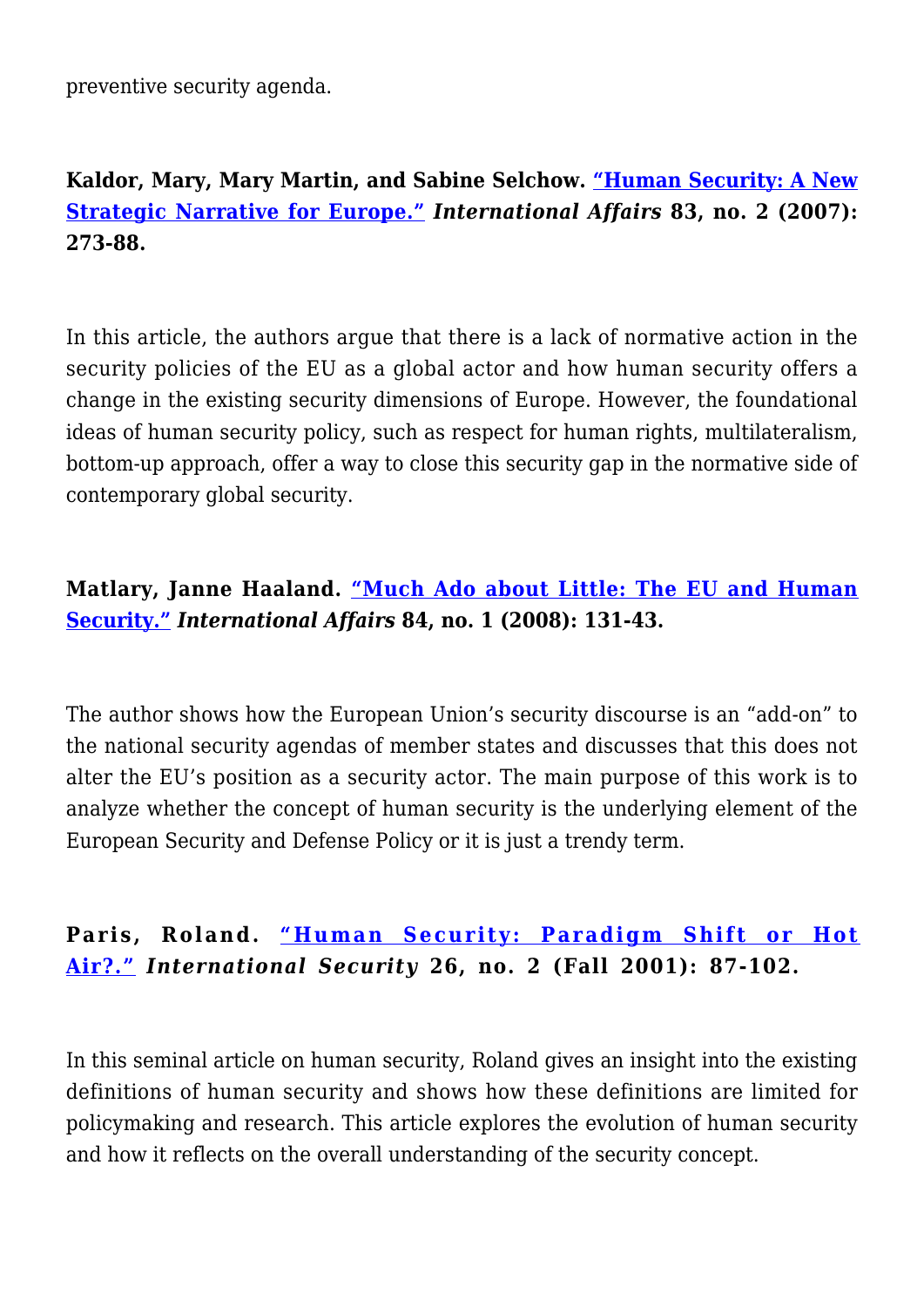**Richmond, Oliver P. ["Emancipatory Forms of Human Security and Liberal](https://journals.sagepub.com/doi/abs/10.1177/002070200706200302) [Peacebuilding."](https://journals.sagepub.com/doi/abs/10.1177/002070200706200302)***International Journal* **62, no. 3 (2007): 459–78.** 

This article explains two dimensions of human security from institutional and emancipatory approaches and the impact of human security on liberal peacebuilding. Even though the arguments suggest that the concept of human security is characterized by the institutional approach, what matters, in the end, is the emancipation of individuals. Moreover, it is argued that peacebuilding in liberal states could give an insight into the human security problem in conflict areas.

\*\*\*\*\* \*\*\*\*\* \*\*\*\*\* \*\*\*\*\*

### **3. Military Threats in Europe – Sitare Nuriye Kurdeş**

**Akgül Açıkmeşe, Sinem, and Cihan Dizdaroğlu. "NATO-AB İlişkilerinde İşbirliği Dinamikleri." In** *[NATO-AB İlişkileri: İşbirliği ve Çatışma](https://www.uidergisi.com.tr/yazilar/nato-ab-iliskilerinde-isbirligi-ve-catisma-dinamikleri) [Dinamikleri](https://www.uidergisi.com.tr/yazilar/nato-ab-iliskilerinde-isbirligi-ve-catisma-dinamikleri)***, 49-53. İstanbul: İstanbul Bilgi Üniversitesi Yayınları, 2013.**

This seminal book chapter presents a descriptive and partly comparative analysis of the European Union and the NATO relations in the context of the "hard power" concept. It explains the historical evolution of the relations in the light of cooperation and conflict dynamics, and NATO as the "back-up military – defense guard" of the European Union. Moreover, the authors clarify the underlying reasons for Berlin Plus, Petersberg Tasks, and transatlantic relations of the European Union in military security terms.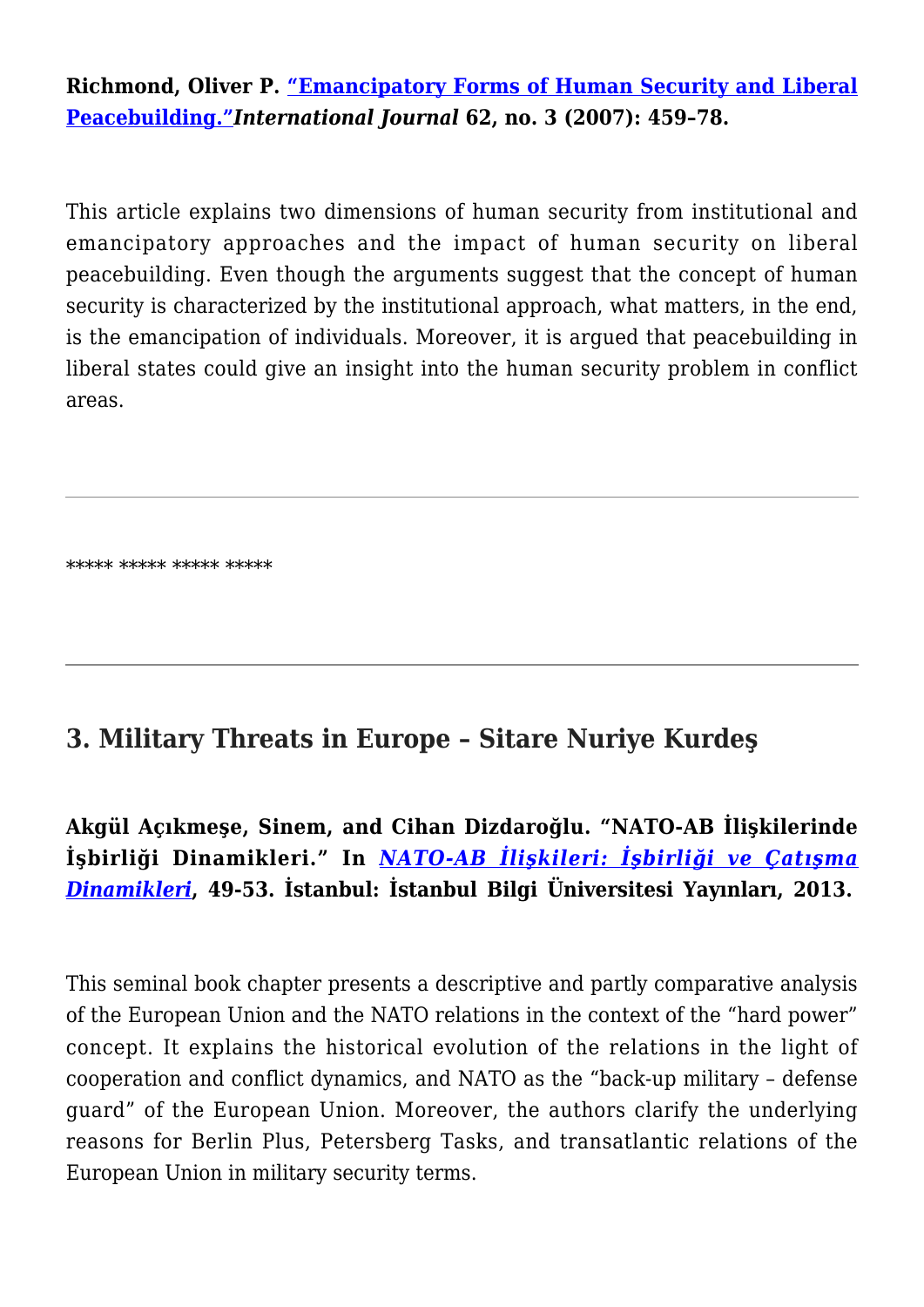**Buzan, Barry. "The Changing Agenda of Military Security." In** *[Globalization and Environmental Challenges:](https://link.springer.com/book/10.1007/978-3-540-75977-5) [Reconceptualizing Security in the 21st Century.](https://link.springer.com/book/10.1007/978-3-540-75977-5)* **Hexagon Series on Human and Environmental Security and Peace, Vol. 3, edited by Hans Günter Brauch, Úrsula Oswald Spring, Czeslaw Mesjasz, John Grin, Pál Dunay, Navnita Chadha Behera, Béchir Chourou, Patricia Kameri-Mbote, P. H. Liotta, 553-60. Berlin: Springer, 2008.**

**Buzan, Barry. ["Askeri Güvenliğin Değişen Gündemi."](https://www.uidergisi.com.tr/yazilar/askeri-guvenligin-degisen-gundemi) Çev. Burcu Yavuz.** *Uluslararası İlişkiler* **5, no. 18 (2008): 107-23.**

In this article, Buzan argues that military security is the ability of governments to maintain themselves against external and internal military threats. However, it is seen that the understanding of security has changed after the Cold War. In other words, during the post-Cold War era, changes in the international system, such as the emergence of new states and security dynamics were seen, and Europe's power was challenged. Hence, Buzan argues how military security has evolved during this period in the light of securitization, de-securitization, and the war on terrorism after 9/11. He evaluates 9/11 as the turning point for the evolution of the concept of military security.

**Dwan, Renata, and Zdzislaw Lachowski. 2003. ["The Military and Security](https://www.sipri.org/yearbook/2003/06) [Dimensions of the European Union."](https://www.sipri.org/yearbook/2003/06) In** *SIPRI Yearbook 2003: Armaments, Disarmament and International Security***, 213-36. Stockholm: Stockholm International Peace Research Institute, 2003.**

In this research, Dwan and Lachowski focus on the security dimensions in the light of the military security of Europe, mainly based on the post-cold war dimensions. It includes transatlantic relations as well as Europe and explains the European Union's relations and cooperations with NATO in the context of postdissolution and 9/11 attacks in the European Security and Defense Policy. Hence, it also reflects the European Union's incapability both in political and military terms.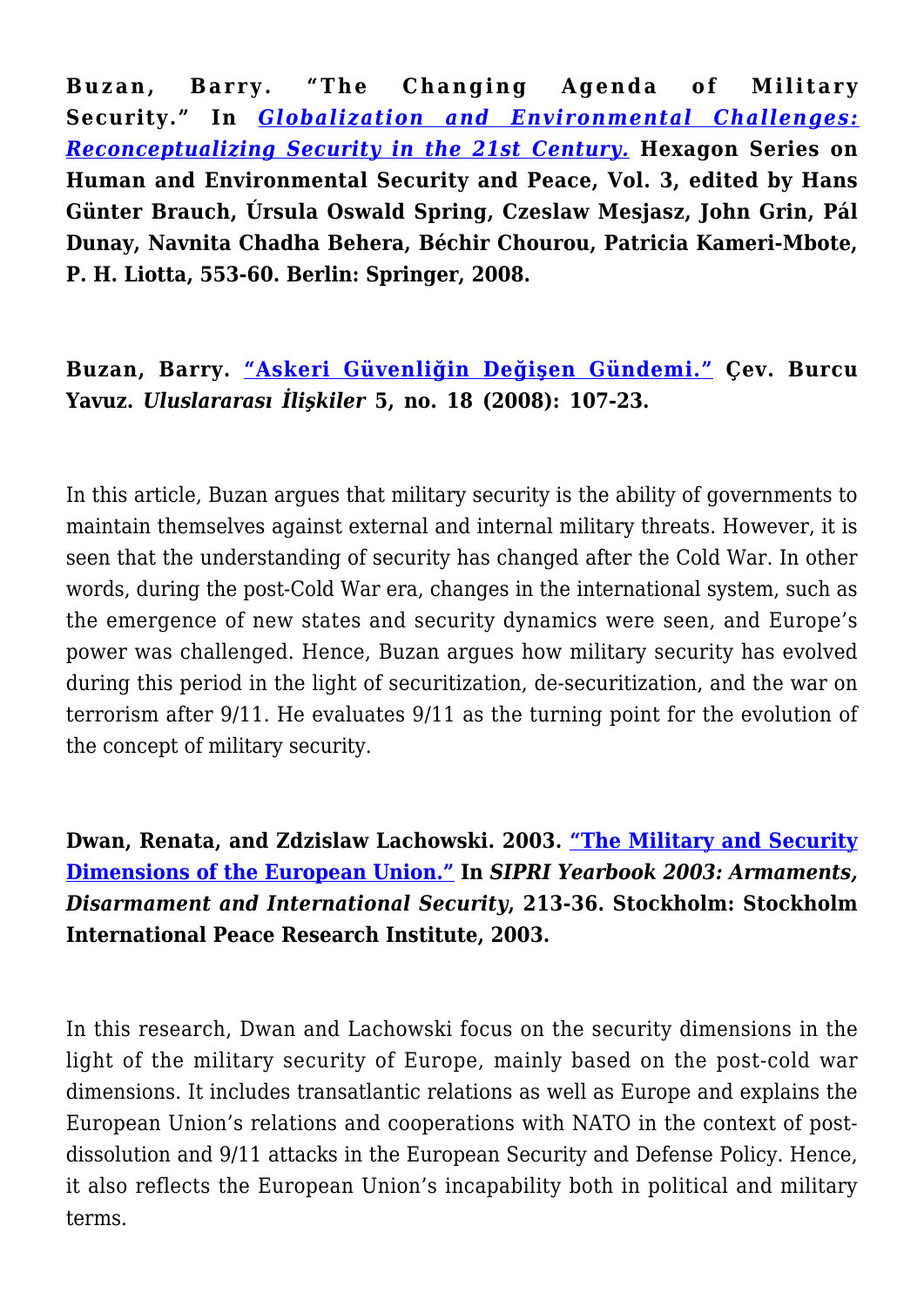### **Jindal, Nirmal. ["Changing Dimensions of National Security."](https://www.jstor.org/stable/45073413?seq=1#metadata_info_tab_contents)** *India Quarterly* **58, no. 3-4 (2002): 93-112.**

The United States of America mainly uses the "National security" concept in the meaning of the "military" concept of Security Studies. The article examines military security issues in the United States of America and its evolution starting from the Cold War. Moreover, it states changes in the issue, especially since 9/11. Besides the Cold War's realistic dynamics, while analyzing 9/11, Jindal gives a neo-conservative practice of George W. Bush's administration policies.

### **Howorth, Jolyon.** *[Security and Defense Policy in the European](https://www.amazon.com.tr/Security-Defence-Policy-European-Union/dp/033363912X) [Union](https://www.amazon.com.tr/Security-Defence-Policy-European-Union/dp/033363912X),* **33-57; 92-133. Houndmills: Palgrave Macmillan, 2007.**

These book chapters provide a general framework on the European Union's security and defense policies since its establishment, arguing that the European Union entered the world stage as a "new security actor." These chapters might be an excellent start to understanding today's security dynamics because it explains both the historical evolution of the Union and experienced military operations with NATO.

### **Manners, Ian. ["Normative Power Europe: A Contradiction in](https://onlinelibrary.wiley.com/doi/full/10.1111/1468-5965.00353?casa_token=EKT17sWRbzAAAAAA%3A27lSJay9BQUaUS89Bf1E6if_Q6BB6BgCDAi5mhdmkD1exmbZTOBSmida5VqlGwFWY2XuSWQ0yHhgxa0) [Terms?."](https://onlinelibrary.wiley.com/doi/full/10.1111/1468-5965.00353?casa_token=EKT17sWRbzAAAAAA%3A27lSJay9BQUaUS89Bf1E6if_Q6BB6BgCDAi5mhdmkD1exmbZTOBSmida5VqlGwFWY2XuSWQ0yHhgxa0)** *Journal of Common Market Studies* **40, no. 2 (2002): 235-58.**

In order to understand the European Union's military security dimensions, it is significant to answer the question of "what kind of power the European Union is? Manners analyses the European Union whether it is a normative power, civilian power, or military power. Thus, the author examines underlying reasons within this context while finding answers.

### **Marrone, Alessandro. ["Permanent Structured Cooperation: An](https://www.iai.it/en/pubblicazioni/permanent-structured-cooperation-institutional-pathway-european-defence) [Institutional Pathway for European Defence."](https://www.iai.it/en/pubblicazioni/permanent-structured-cooperation-institutional-pathway-european-defence)** *IAI Commentaries* **17, no.**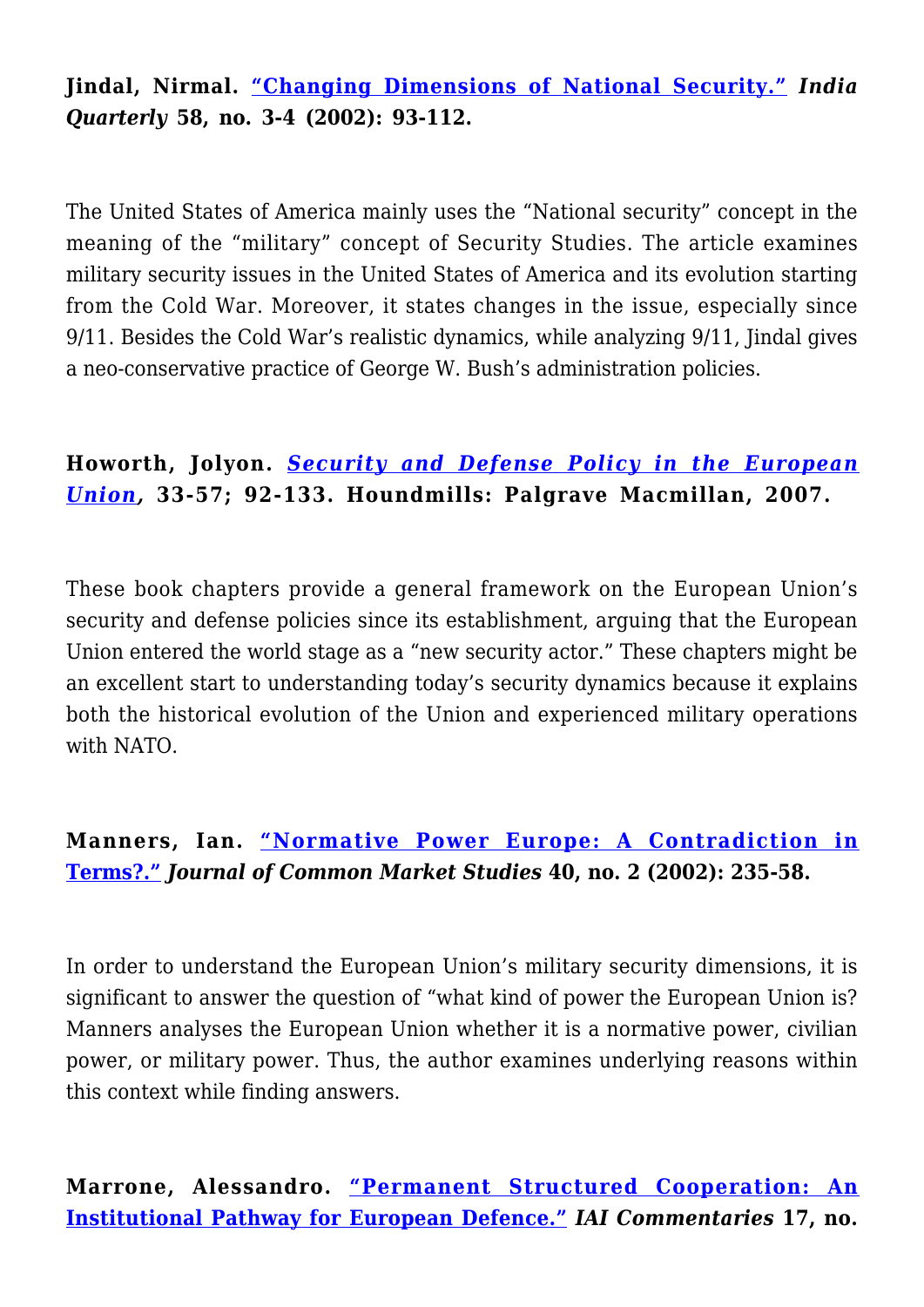#### **26 (November 2017): 1-5.**

The article draws an excellent and descriptive framework of the European Union's attempt to create an instrument for its military security, such as Permanent Structured Cooperation (PESCO). Marrone explains how PESCO has been established in the light of post-cold War threats, and the "war against terrorism" was emerged by the United States of America after the 9/11 attacks. Besides, its effects on European security, its objectives, and possible effects on the European Defence are analyzed within the descriptive method.

**Szenes, Zoltán. ["Military Security Today. New Threats, New Wars, New](https://www.bm-tt.hu/assets/letolt/secchal21/SzenesZ_Security_Challenges_in_the_21st_Century_web-5.pdf) [Theories."](https://www.bm-tt.hu/assets/letolt/secchal21/SzenesZ_Security_Challenges_in_the_21st_Century_web-5.pdf) In** *Security Challenges in the 21st Century***, edited by Geza Finszter and Istvan Sabjanics, 69-105. Budapest: Dialog Campus Publishing, 2016.**

The military concept of security has been evaluated differently and changed in the context of the agenda of the international system. Szenes draws a framework on defining military security, the challenges to the concept, and conceptual theories to understand it after 9/11. According to Szenes, conceptualizing theory is mainly based on realism but gives other theories a way to analyze today's terms. Moreover, the research includes a depth-literature review on new war theories and new concepts on military security.

**Tardy, Thierry. ["Does European defence really matter? Fortunes and](https://www.tandfonline.com/doi/full/10.1080/09662839.2018.1454434) [misfortunes of the Common Security and Defence Policy."](https://www.tandfonline.com/doi/full/10.1080/09662839.2018.1454434)** *European Security* **27, no. 2 (2018): 119-37.**

Tardy approaches the European defense policies within the critical approach as if there is a need for a particular European self-defense policy or European army in light of the European Union's failures on the concept. The author draws a framework on the capacity of Common Security and Defense Policy and its tendency to be a "security" policy rather than a defense policy because defense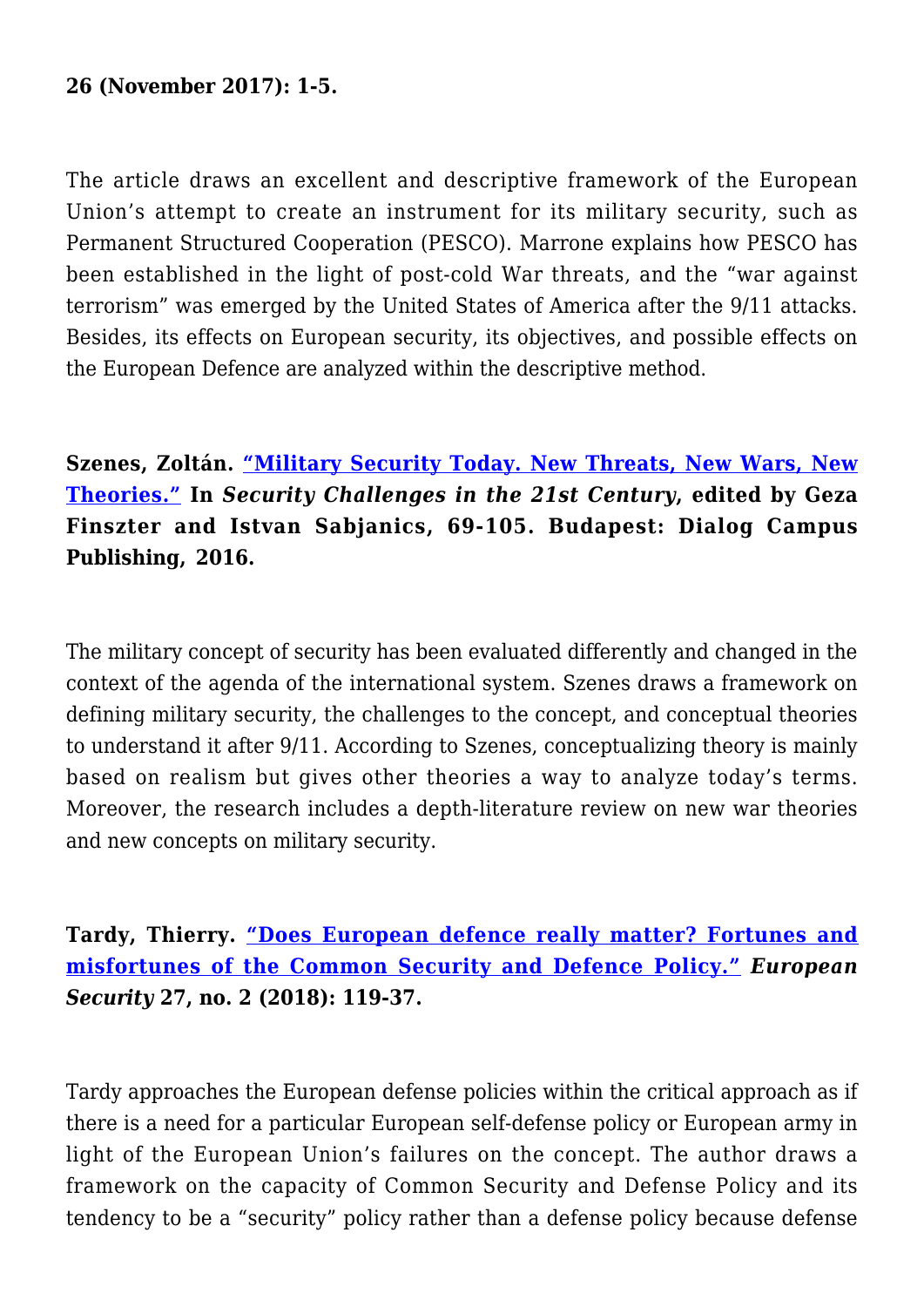remains the "poor relative" of the policy era. In this context, Tardy argues that establishing the new policy era, new co-operations, and institutions play a role in the security and defense in the European Union.

\*\*\*\*\* \*\*\*\*\* \*\*\*\*\* \*\*\*\*\*

# **4. Migration and Security in Europe – Yaren Ünlü**

### **Bigo, Didier. ["Security and immigration: Toward a critique of the](https://journals.sagepub.com/doi/10.1177/03043754020270S105) [governmentality of unease."](https://journals.sagepub.com/doi/10.1177/03043754020270S105)***Alternatives* **27, no. 1 (2002): 63–92.**

The article belongs to one of the leading scholars of the Paris School, Didier Bigo, and he presents a critical perspective towards the securitization of immigration by analyzing political and bureaucratic interaction within a state. It is a significant study since he takes the issue as a mode of governmentality by various institutions that hide their failures by acting as a protector of the state against migration threats.

**Castles, Stephen. ["International migration at the beginning of the twenty](https://onlinelibrary.wiley.com/doi/abs/10.1111/1468-2451.00258)[first century: Global trends and issues](https://onlinelibrary.wiley.com/doi/abs/10.1111/1468-2451.00258)***[."](https://onlinelibrary.wiley.com/doi/abs/10.1111/1468-2451.00258) International Social Science Journal* **52, no. 165 (2000): 269–81.** 

Studies of the author, one of the prominent scholars in the migration field, are very significant in understanding the importance of the migration phenomenon and its place in the world scene. In this article, Castles presents the development of the phenomenon in the twenty-first century by giving detailed features of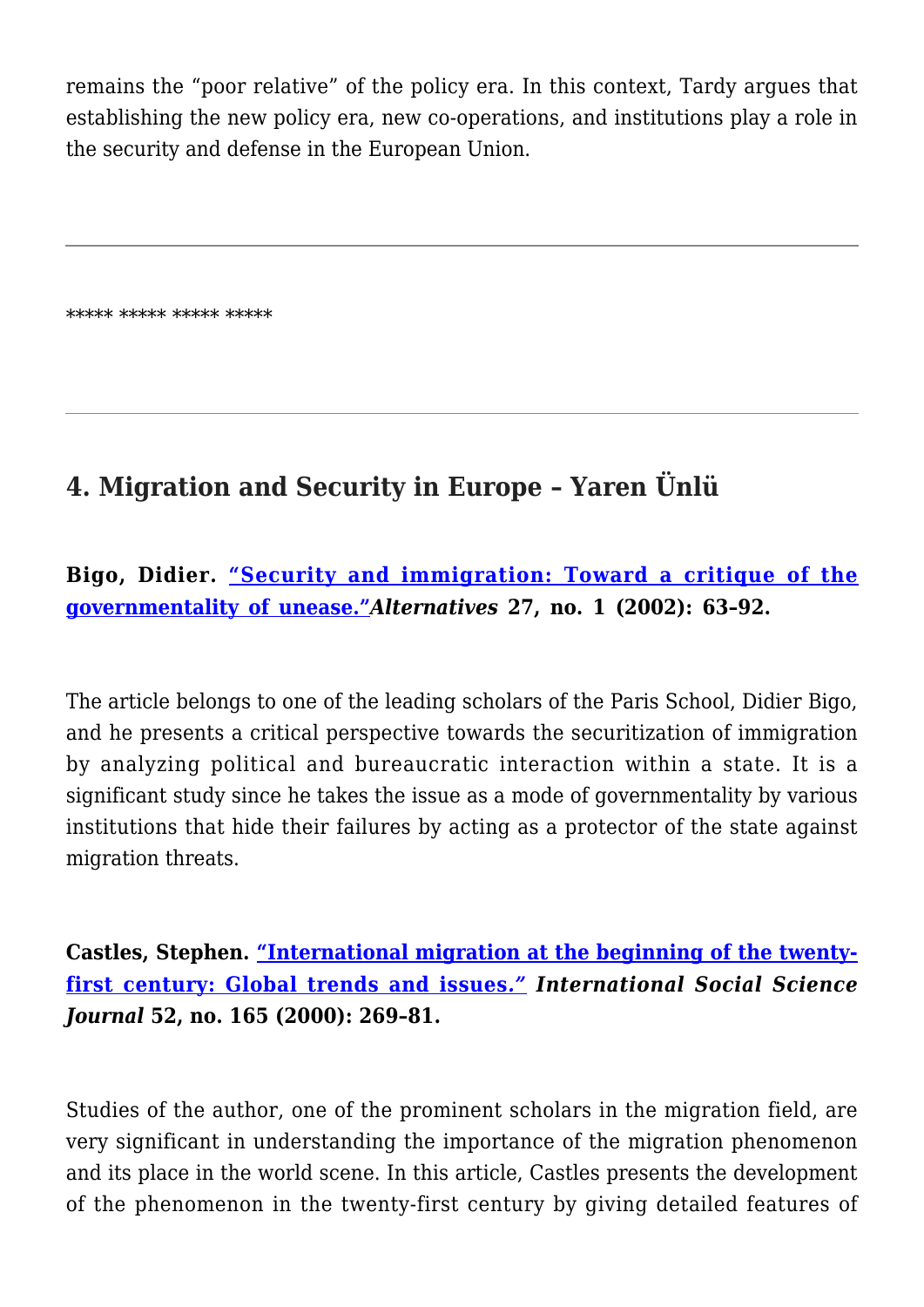migration such as its definition, causes, development, and by touching upon its security perception by the actors.

**Ceyhan, Ayse, and Anastassia Tsoukala. ["The securitization of migration](https://journals.sagepub.com/doi/abs/10.1177/03043754020270S103?journalCode=alta) [in western societies: Ambivalent discourses and policies."](https://journals.sagepub.com/doi/abs/10.1177/03043754020270S103?journalCode=alta)** *Alternatives* **27, Special Issue (2002): 21–39.** 

As one of the leading articles in literature, the authors question why migration has become a first-ranked issue in Western Societies and why it has been connotated with poverty, crime, etc., in the last twentieth century. They explain it by stressing the importance of discourses on migration which produces fear, chaos in the Western countries, and threat for the "identity" of Western societies.

### **Elitok, Seçil Paçacı. ["Three Years on: An Evaluation of the EU-Turkey](https://mirekoc.ku.edu.tr/wp-content/uploads/2019/04/Mirekoc_Elitok_2019_Report_ThreeYearsOn-AnEvaluationOfTheEU-TurkeyRefugeeDeal.pdf) [Refugee Deal."](https://mirekoc.ku.edu.tr/wp-content/uploads/2019/04/Mirekoc_Elitok_2019_Report_ThreeYearsOn-AnEvaluationOfTheEU-TurkeyRefugeeDeal.pdf)**

#### *MiReKoc Working Papers***, Istanbul, 2019.**

As a recent paper, it carries significance due to its approach to the migration crisis in 2015 and its evaluation of three years on the relationship between the EU and Turkey regarding the crisis. It presents a broad understanding of the Syrian Refugee Crisis and helps us understand how the actors, in this case of the EU and Turkey, frame it as a security issue and what they do to cope with the issue.

**Faist, Thomas. "The migration-security nexus: International migration and security before and after 9/11." In** *[Migration, Citizenship, Ethnos](https://www.jstor.org/stable/4541772?Search=yes&resultItemClick=true&searchText=Reviewed+Work+Migration%2C+Citizenship%2C+Ethnos+by+Y.+Michael+Bodemann%2C+Gokce+Yurdakul&searchUri=%2Faction%2FdoBasicSearch%3FQuery%3DReviewed%2BWork%253A%2BMigration%252C%2BCitizenship%252C%2BEthnos%2Bby%2BY.%2BMichael%2BBodemann%252C%2BGokce%2BYurdakul%26filter%3D&ab_segments=0%2Fbasic_search_gsv2%2Fcontrol&refreqid=fastly-default%3Aa01d4628adfd48a1011ee833fac2a436&seq=1#metadata_info_tab_contents)***, edited by Y. Michal Bodemann and Gökçe Yurdakul, 103-19. New York: Palgrave Macmillan, 2006.**

It is a valuable book chapter since the author gives a historical background of the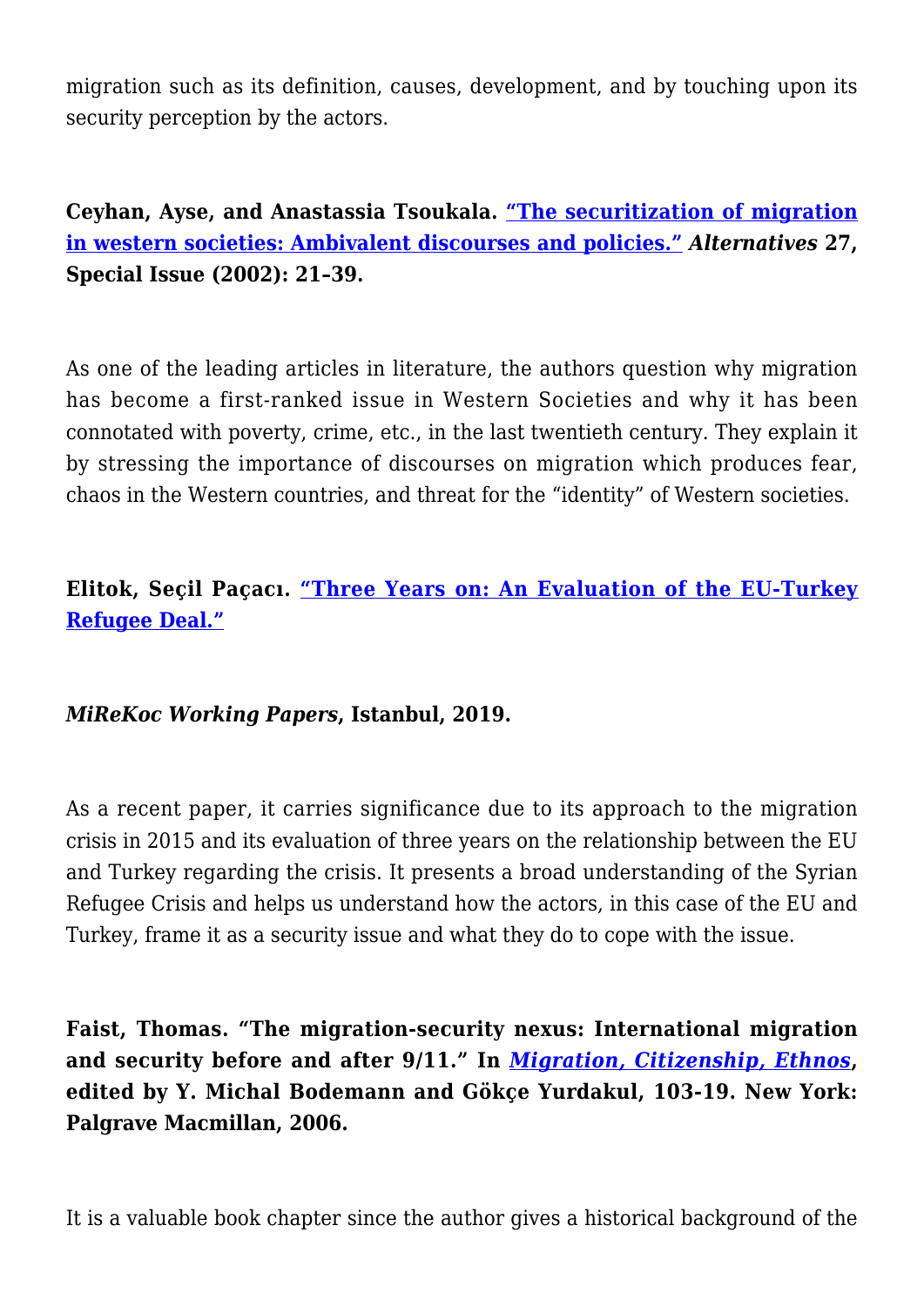relationship between migration and security by comprehending both periods before and after 9/11, which can be considered a turning point for understanding migration as a security issue in world politics. It explains the migration-security nexus by looking at the impact of 9/11 in the world.

**Huysmans, Jef. ["The European Union and the securitization of](https://onlinelibrary.wiley.com/doi/abs/10.1111/1468-5965.00263) [migration."](https://onlinelibrary.wiley.com/doi/abs/10.1111/1468-5965.00263)** *Journal of Common Market Studies* **38, no. 5 (2000): 751–77.** 

In this article, Huysmans gives a comprehensive framework of the development of migration as a security issue and its effects on European integration and European Union migration policies. The author examines its construction politically and its links with crimes. Moreover, he indicates cultural security, the relation between welfare, security, and migration.

### **Huysmans, Jef, and Vicki Squire. ["Migration and security."](http://oro.open.ac.uk/17257/) In** *The Routledge Handbook of Security Studies***, edited by Myriam Dunn Cavelty and Thierry Balzacq, 169-79. London, UK: Routledge, 2009.**

In this book chapter, Huysmans and Squire present two perspectives on the migration-security nexus, which are the traditional strategic perspective and human perspective. They also indicate the normative dilemmas constituted by the understanding of migration as a security issue. The authors conclude the article by stressing re-framing the interaction between migration and security.

### **Neal, Andrew W. ["Securitization and risk at the EU border: The origins of](https://onlinelibrary.wiley.com/doi/abs/10.1111/j.1468-5965.2009.00807.x) [Frontex."](https://onlinelibrary.wiley.com/doi/abs/10.1111/j.1468-5965.2009.00807.x)** *Journal of Common Market Studies* **47, no. 2 (2009): 333-56.**

This study is significant due to its empirical evidence about the origins of Frontex and its approach to securitization theory regarding its applicability to EU institutions. The author presents the development of Frontex, which is the coastguard of the European Border, and the interaction of Frontex with the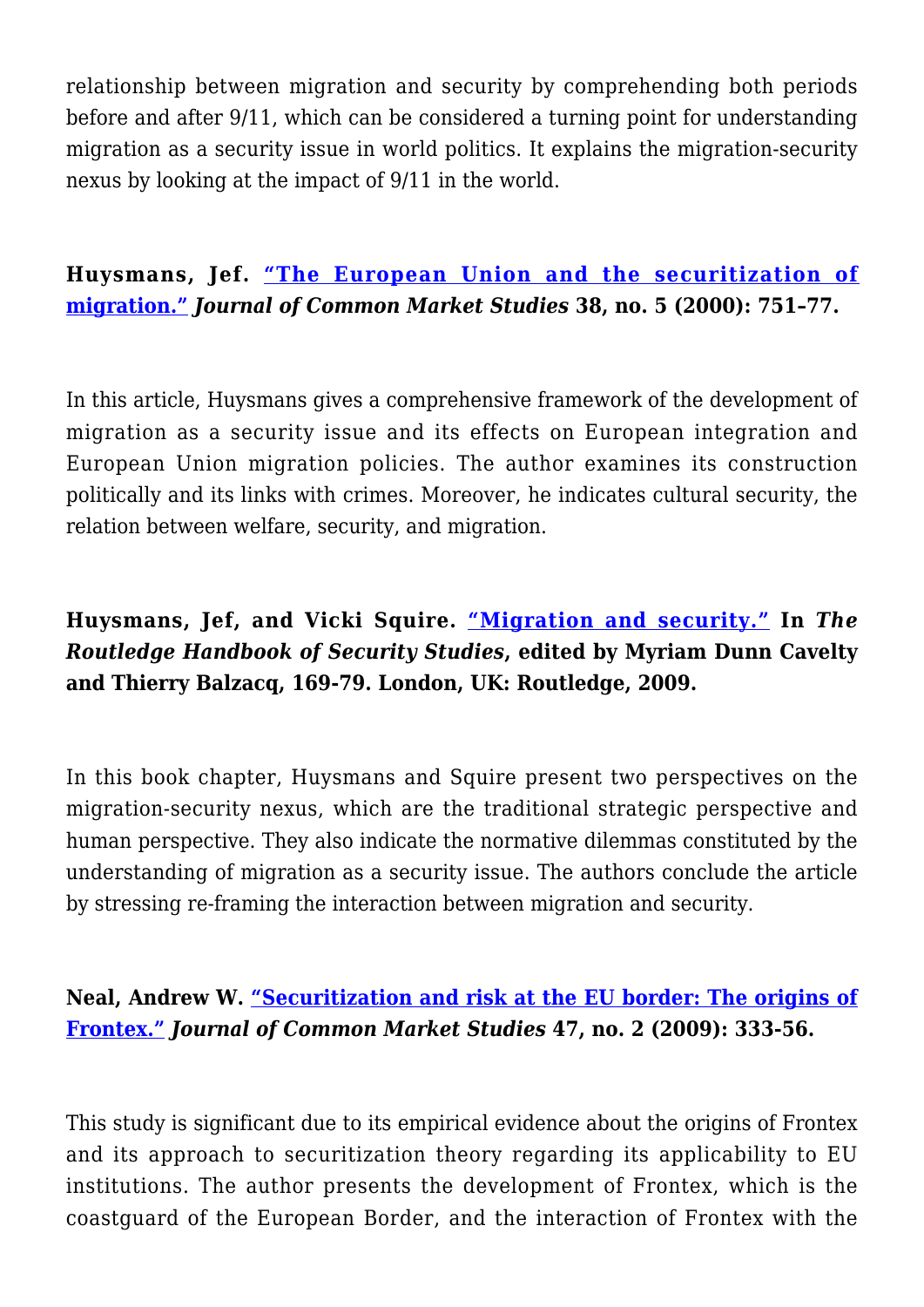concepts of security and migration. Therefore, Frontex as a rising EU agency and security-migration nexus can be understood through this article.

\*\*\*\*\* \*\*\*\*\* \*\*\*\*\* \*\*\*\*\*

# **5. Border Security in Europe – Abdullah Arslan**

**Anderson, Ruben. ["Hardwiring the Frontier? The Politics of Security](https://journals.sagepub.com/doi/abs/10.1177/0967010615606044?journalCode=sdib) [Technology in Europe's 'Fight against Illegal Migration.'"](https://journals.sagepub.com/doi/abs/10.1177/0967010615606044?journalCode=sdib)** *Security Dialogue* **47, no. 1 (2016): 22–39.**

This article benefits from concepts, ethnographies of borders, sociology of borders, and border security as practices, to analyze what has happened on the Spanish border to tackle migration flows. The author concludes that usage of new technologies/practices (Seahorse and Eurosur) are also productive since they force migrants to try different ways to cross borders which eventually creates new security challenges.

**Bigo, Didier. "Death in the Mediterranean Sea: The Results of Three Fields of Action of European Border Controls." In** *[The Irregularization of](https://www.proquest.com/openview/44d66c61850d4b14fa4c9ab34e4090b2/1?pq-origsite=gscholar&cbl=2030068) [Migration in Contemporary Europe: Detention, Deportation, Drowning](https://www.proquest.com/openview/44d66c61850d4b14fa4c9ab34e4090b2/1?pq-origsite=gscholar&cbl=2030068)***, edited by Yolande Jansen, Robin Celikates, and Joost De Bloois, 55–70. London: Rowman & Littlefield, 2015.** 

In this book chapter, a prominent representative of the Paris School, Didier Bigo utilizes the concept, "regimes of truth" regarding border security from a more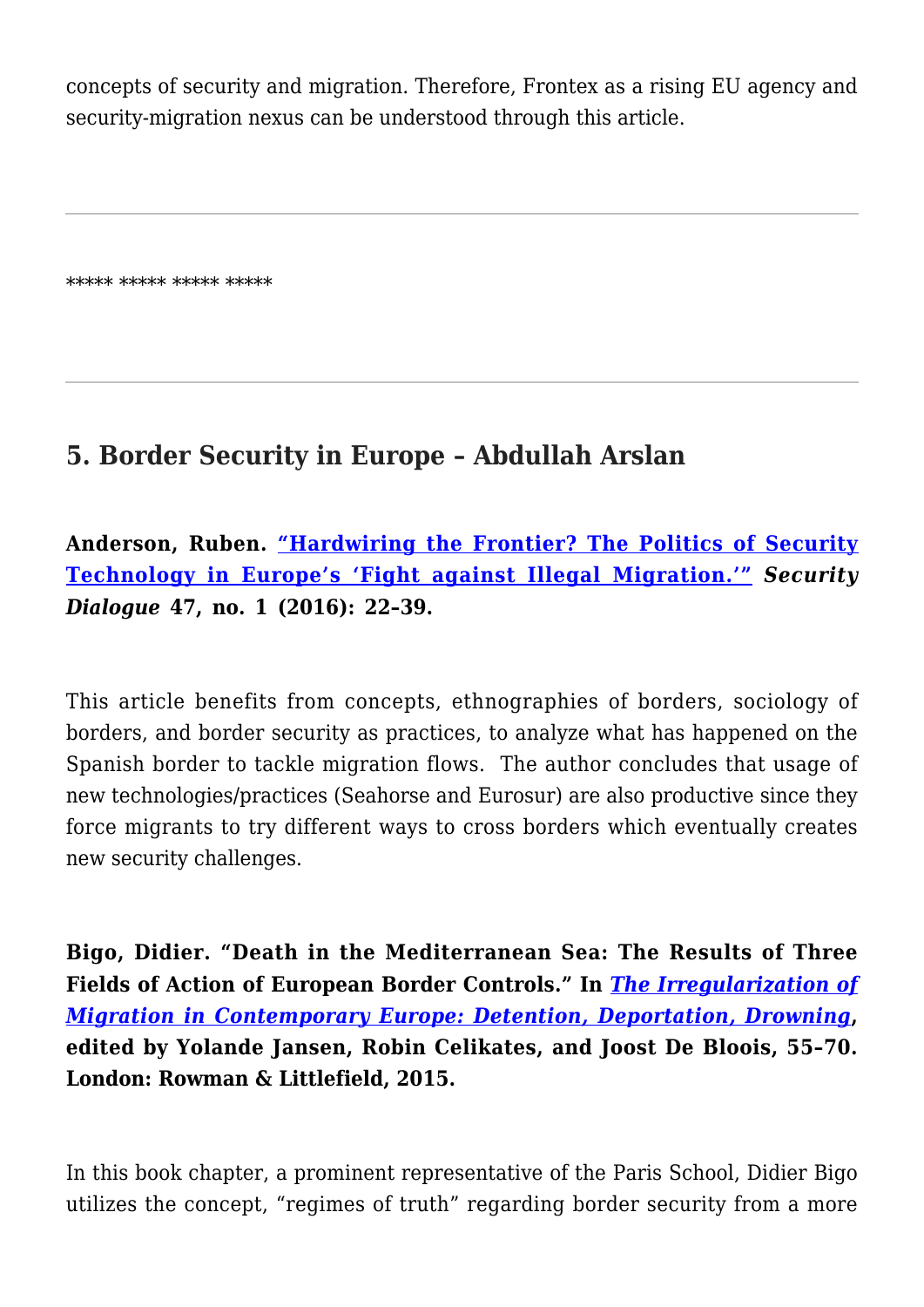sociological approach. The author defines three fields, military practices, internal security practices, and computerized managerial practices, to include different actors. Bigo investigates the relation between the EU technology-driven security approach and danger in the Mediterranean. The author concludes that increased and comprehensive technology usage to protect borders did not create the safe Mediterranean since migrants tend to follow different ways it generates new risks and dangers.

### **Glouftsios, Georgios. ["Governing Circulation through Technology within](https://www.tandfonline.com/doi/abs/10.1080/17450101.2017.1403774?journalCode=rmob20) [EU Border Security Practice-Networks."](https://www.tandfonline.com/doi/abs/10.1080/17450101.2017.1403774?journalCode=rmob20)** *Mobilities* **13, no. 2 (2018): 185–99.**

This research focuses on how information technologies are utilized within the border security framework by investigating their functionalities while employing Actor-Network Theory and New Materialisms. The paper aims to prove that the employment of certain security experts and technologies causes practically reperformed and re-produced different spaces of territories. The paper argues that there is no stability in practices, surveillance, and information technologies enacting practitioners to act beyond existing danger.

### **Jeandesboz, Julien. ["Smartening Border Security in the European Union:](https://journals.sagepub.com/doi/10.1177/0967010616650226) [An Associational Inquiry."](https://journals.sagepub.com/doi/10.1177/0967010616650226)** *Security Dialogue* **47, no. 4 (2016): 292–309.**

This paper focuses on smart borders, computerized systems of border security, and sociotechnical security. The author develops its analysis on a term called dataveillance while focusing on connecting links between control over borders, security market ad handling of information systems.

**Mountz, Alison. ["In / Visibility and the Securitization of Migration:](https://read.dukeupress.edu/cultural-politics/article-abstract/11/2/184/25807/in-Visibility-and-the-Securitization-of) [Shaping Publics Through Border Enforcement on Islands."](https://read.dukeupress.edu/cultural-politics/article-abstract/11/2/184/25807/in-Visibility-and-the-Securitization-of)** *Cultural Politics* **11, no. 2 (2015): 184–200.**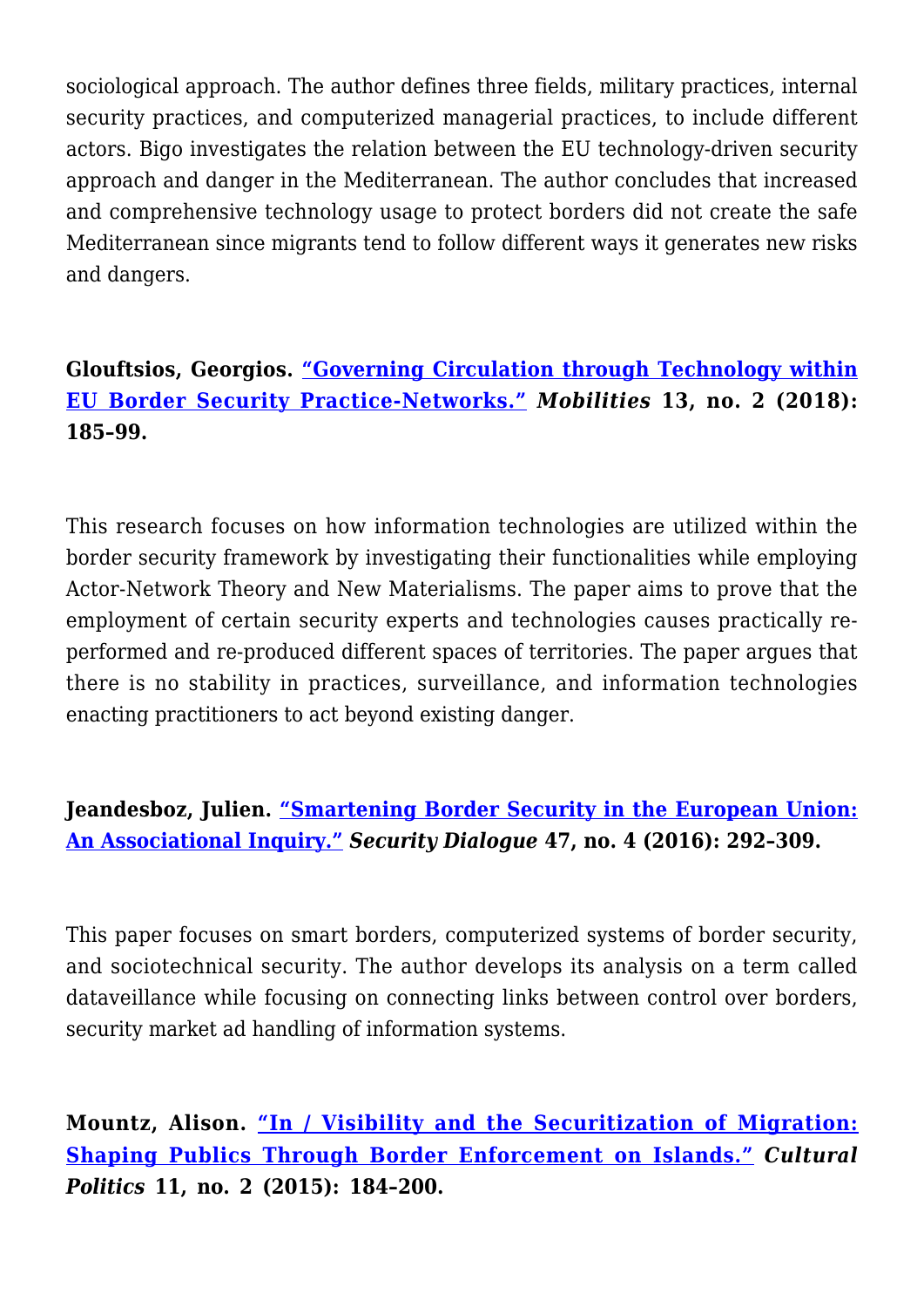This paper focuses on the geographical invisibilities of migrants. In that regard, the paper argues that exclusionary material geographies are hand in hand with speech acts on the securitization of migration. In other words, invisibilities through geographic distancing led to other representations. To investigate this argument, the paper works on the cases of Guam, Saipan, and Lampedusa.

**Peoples, Columba and Vaughan-Williams Nick. "Migration and Border Security." In** *[Critical Security Studies: An Introduction,](https://journals.sagepub.com/doi/abs/10.1111/j.1478-9302.2012.00262_18.x)* **134–48. Oxon and New York: Routledge, 2010.** 

The authors, in this study, show how migration and border security studies have been evolved together and became much more complex in the last decades. This chapter acts like a textbook that brings explanations on recent developments on border practices and approaches to migration. In that sense, how critical security studies approached securitized relations between borders and immigration are clarified.

**Popescu, Gabriel. "Making Sense of Borders." In** *[Bordering and Ordering](https://journals.sagepub.com/doi/abs/10.1177/2043820613487970?journalCode=dhga) [the Twenty-First Century: Understanding Borders](https://journals.sagepub.com/doi/abs/10.1177/2043820613487970?journalCode=dhga)***, 7-29. Lanham, Boulders, New York, Toronto, Plymouth: Rowman & Littlefield, 2012.**

This book chapter provides a comprehensive knowledge on borders and border security understanding. The author describes borders as social phenomena that are constructed by human involvement. In that sense, how borders and border making are in relation with concepts such as power, sovereignty, nation-state building are explained. In addition to that, how border/boundary studies have evolved are described. The author concludes that as a result of the inclusion of different practices, borders/border studies became much more complicated.

**Vaughan-Williams, Nick. "Borders, Crises, Critique." In** *[Europe's Border](https://www.tandfonline.com/doi/abs/10.1080/01402382.2016.1215455?journalCode=fwep20) [Crisis: Biopolitical Security and Beyond](https://www.tandfonline.com/doi/abs/10.1080/01402382.2016.1215455?journalCode=fwep20)***[,](https://www.tandfonline.com/doi/abs/10.1080/01402382.2016.1215455?journalCode=fwep20) 1-16. Oxford: Oxford University Press, 2015.**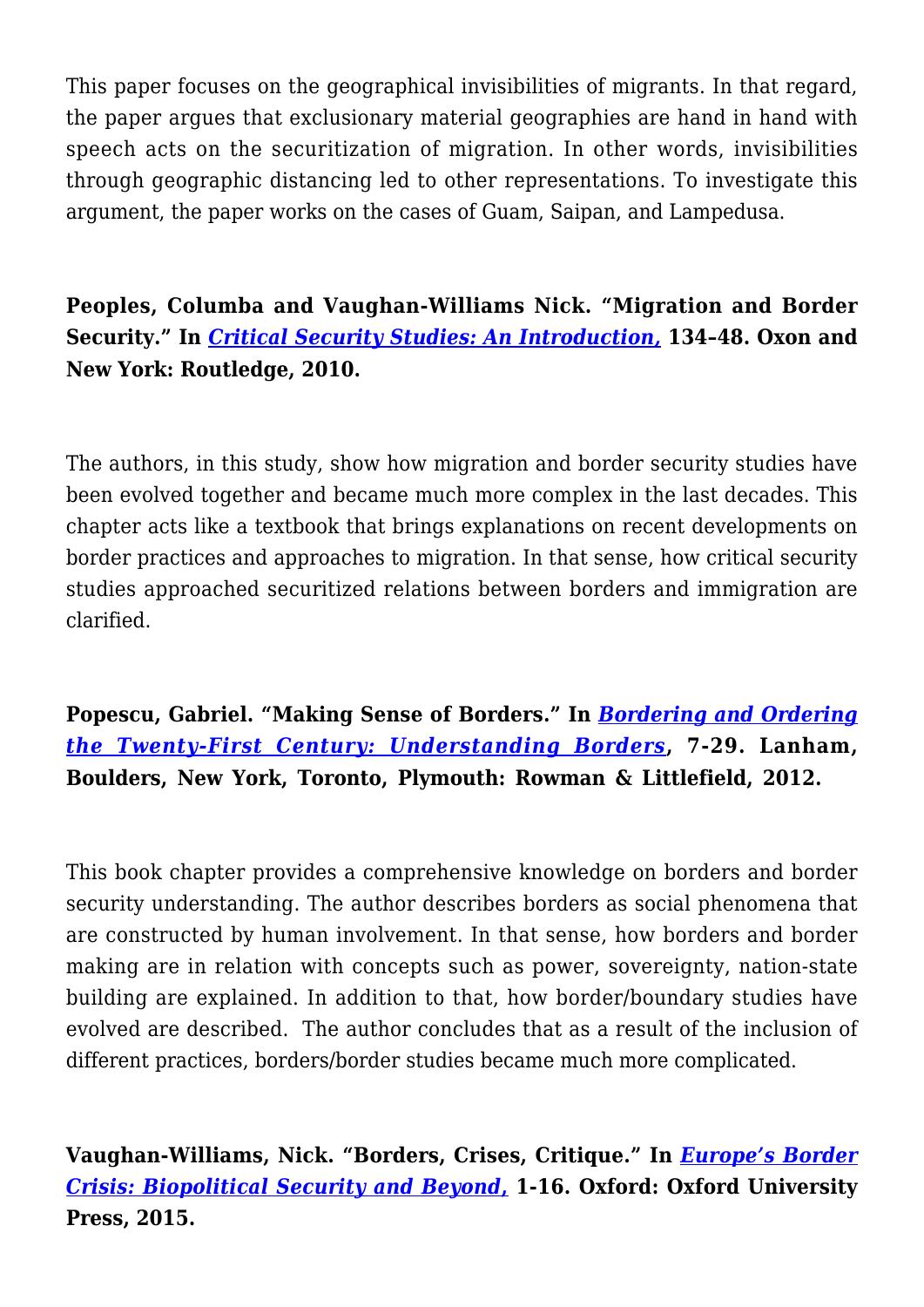This book chapter focuses on the link between border security management and the area of freedom, security, and justice. The author shows the hypocrisy in the European Commission reaction to the Lampedusa incident that underlines two concepts, "security" and "humanitarian protection". While doing that paper utilizes the concept "biopolitics" from the Foucauldian approach.

\*\*\*\*\* \*\*\*\*\* \*\*\*\*\* \*\*\*\*\*

# **6. Disinformation and Security in Europe – İlgi Doğa Albasar**

**Bennett, W. Lance, and Steven Livingston. ["The Disinformation Order:](https://journals.sagepub.com/doi/abs/10.1177/0267323118760317) [Disruptive Communication and the Decline of Democratic](https://journals.sagepub.com/doi/abs/10.1177/0267323118760317) [Institutions."](https://journals.sagepub.com/doi/abs/10.1177/0267323118760317)** *European Journal of Communication* **33, no. 2 (2018): 122-39.**

Stating that many western democracies have been facing disinformation waves, it is argued that how radical right parties and foreign actors such as Russia have been using disinformation tools to undermine the credibility of the democratic institutions as well as the elections and governments. Highlighting the widespread disinformation campaigns, this article successfully engaging with the negative impact of disinformation on democratic institutions and its role in spreading radical and extremist views.

**European Commission. ["Action Plan against Disinformation."](https://digital-strategy.ec.europa.eu/en/library/action-plan-against-disinformation) JOIN 36, December 2018***. https://eeas.europa.eu/sites/default/files/action\_plan\_against\_disinfo*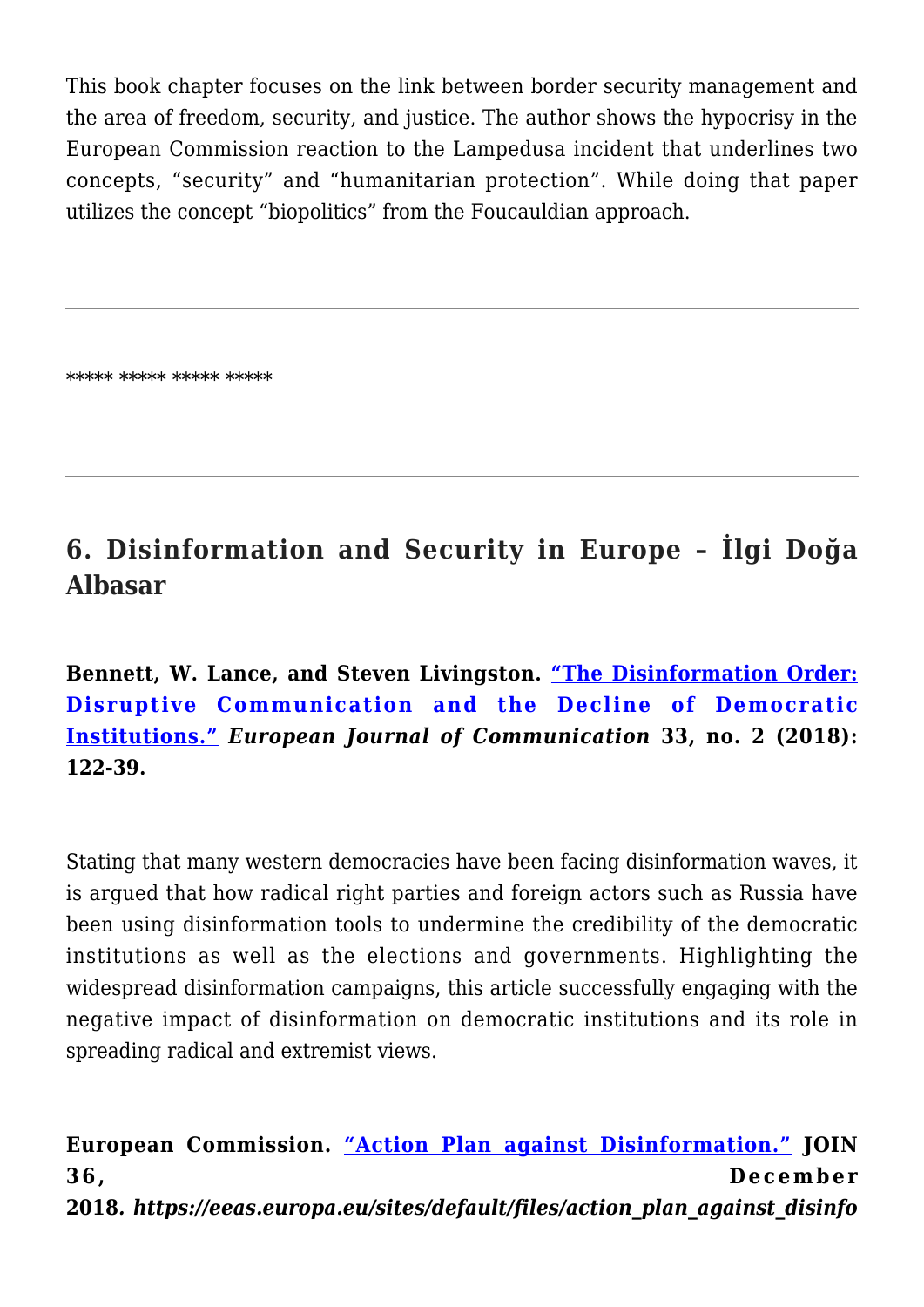#### *rmation.pdf.*

Disinformation has been on the agenda of the European Union since 2014. In 2015, the EU Commission acknowledged that disinformation is an important security threat. The EU Commission published in 2018 is the first report regarding the concrete plans on tackling online disinformation. This is your official go-to source regarding the EU's stance against the spread of disinformation in recent years.

### **Gerrits, André WM. ["Disinformation in International Relations: How](https://www.shrmonitor.org/disinformation-in-international-relations-how-important-is-it/) [Important Is It?."](https://www.shrmonitor.org/disinformation-in-international-relations-how-important-is-it/)** *Security and Human Rights* **29, no. 1-4 (2019): 3-23**

Unlike the recent ongoing trend in literature that focuses on disinformation as a security threat, Gerrits takes a more skeptical approach and questions the place of disinformation in International Relations. Drawing examples from the events like "Macron leaks" and "Brexit", it is argued that the international disinformation campaigns do not create security challenges to the point that it alters the international power balance.

**Herrera, Janaína, Marine Guillaume, Alexandre Escorcia, and Jean-Baptiste Jeangène Vilmer. ["Information Manipulation: A Challenge for](https://www.diplomatie.gouv.fr/en/french-foreign-policy/manipulation-of-information/article/joint-report-by-the-caps-irsem-information-manipulation-a-challenge-for-our) [Our Democracies."](https://www.diplomatie.gouv.fr/en/french-foreign-policy/manipulation-of-information/article/joint-report-by-the-caps-irsem-information-manipulation-a-challenge-for-our) Report by the Policy Planning Staff (CAPS) of the Ministry for Europe and Foreign Affairs and the Institute for Strategic Research (IRSEM) of the Ministry for the Armed Forces, Paris, 2018.** 

This study is one of the most comprehensive bodies of works regarding the issue of disinformation. In this seminal work, the authors approach the issue both from the individual and collective levels. Diving into how the disinformation campaigns are carried out by different tools such as bots, trolls, and leaks, the final chapter focuses on a particular case study of Macron Leaks. This book is definitely your friend if you want to do your own research on disinformation.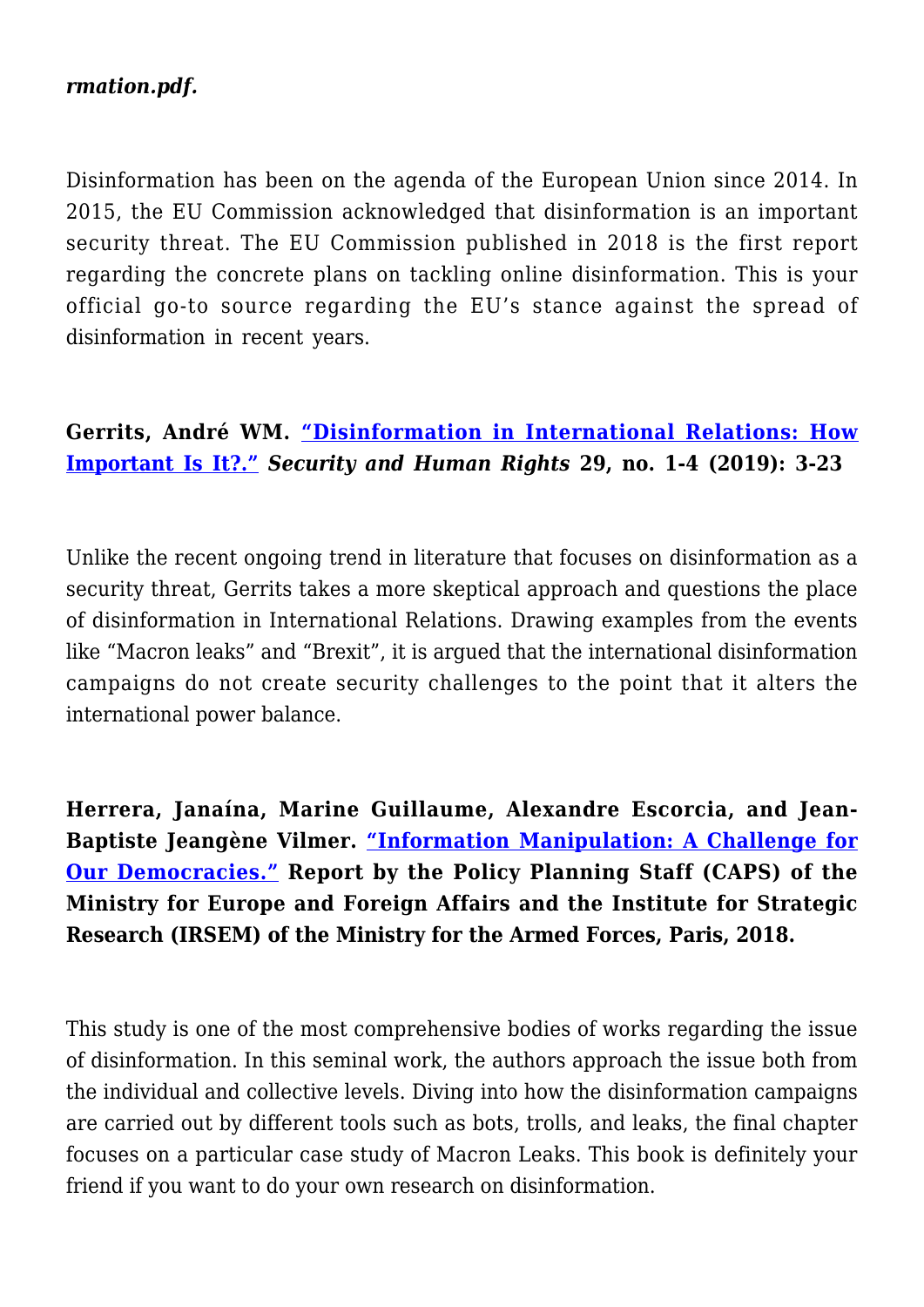**Ia Cour, Christina. ["Theorising Digital Disinformation in International](https://link.springer.com/article/10.1057/s41311-020-00215-x) [Relations."](https://link.springer.com/article/10.1057/s41311-020-00215-x)** *International Politics* **57 (2020): 704–23.** 

Starting with the claim that none of the current International Relations theories can fully explain the phenomenon of international digital disinformation, la Cour tests three different case studies with three different theoretical frameworks put forward by E.H Carr, John J. Mearsheimer, and Joseph S. Nye. While these three perspectives make the issue of disinformation more comprehensible, la Cour calls that the field of International Relations needs a much more comprehensive theoretical approach regarding digital disinformation.

### **Ignatidou, Sophia.** *[EU – US Cooperation on Tackling](https://www.chathamhouse.org/2019/10/eu-us-cooperation-tackling-disinformation) [Disinformation](https://www.chathamhouse.org/2019/10/eu-us-cooperation-tackling-disinformation)***[.](https://www.chathamhouse.org/2019/10/eu-us-cooperation-tackling-disinformation) London: Chatham House, 2019.**

Providing you with the necessary context regarding the disinformation topic, this research paper makes an excellent summary regarding the countermeasures used by EU institutions and EU member states against the recent digital disinformation campaigns. The chapter concerning the cooperation opportunities and challenges between the EU and the US makes this paper a perfect beginner guide for those who want to get acclimated to the issue of disinformation.

### **Monsees, Linda. ["'A War against Truth' – Understanding the Fake News](https://www.tandfonline.com/doi/full/10.1080/21624887.2020.1763708) [Controversy."](https://www.tandfonline.com/doi/full/10.1080/21624887.2020.1763708)** *Critical Studies on Security* **8***,* **no. 2 (2020): 116–29.**

Instead of taking the notion that disinformation controversy is a security concern at face value, this suggesting a different perspective, approaching the issue from smaller controversies to show that how those smaller controversies such as xenophobia, the digital media, and Russian disinformation campaigns are tied to each other through the German case study. One of the important arguments of the article is that perceiving disinformation controversy as a core security threat may have negative effects on genuine journalism.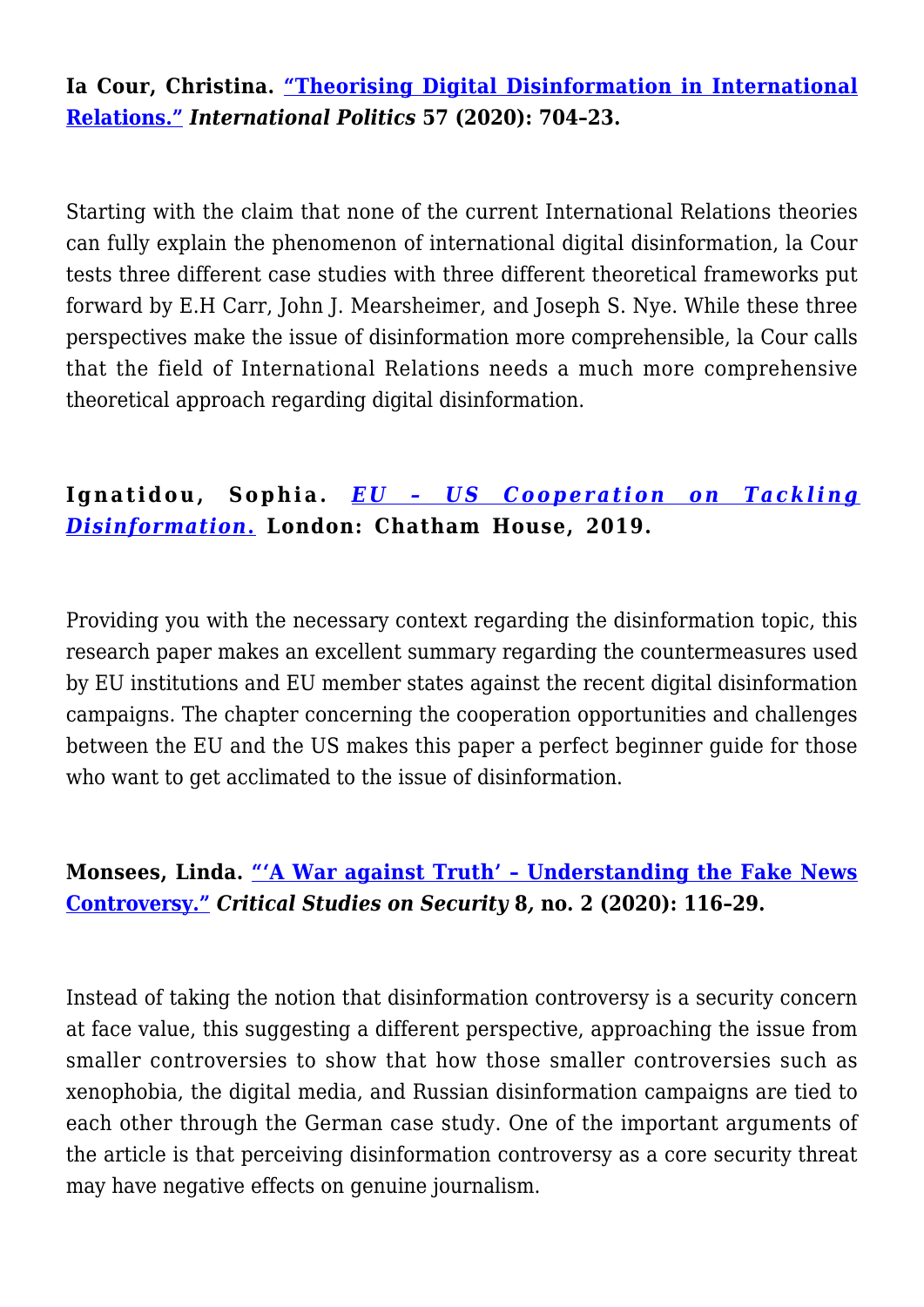**Vériter, Sophie L., Corneliu Bjola, and Joachim A. Koops. ["Tackling](https://brill.com/view/journals/hjd/15/4/article-p569_8.xml) [Covid-19 Disinformation: Internal and External Challenges for the](https://brill.com/view/journals/hjd/15/4/article-p569_8.xml) [European Union."](https://brill.com/view/journals/hjd/15/4/article-p569_8.xml)** *The Hague Journal of Diplomacy* **15, no. 4 (2020): 569–82.** Emphasizing that the ongoing COVID-19 Pandemic is not only a global health concern but also a disinformation crisis, this article addresses the disinformation threat and challenges that the European Union is facing through the conspiracy theories that emerged during the COVID-19 process and the disinformation campaigns implemented by China. It is argued that the future of Europe in terms of maintaining stability in the face of such challenges is tied to the EU's ability to come up with appropriate mechanisms*.*

### **Vilson, Maili. ["The Europeanization of Foreign Policy in the Face of the](https://dspace.ut.ee/handle/10062/58027?show=full&locale-attribute=de) [Russian Disinformation War."](https://dspace.ut.ee/handle/10062/58027?show=full&locale-attribute=de)** *Sõjateadlane (Estonian Journal of Military Studies)* **2 (2016): 114-40**

This article examines the reaction of the EU and its member states against the disinformation campaign carried out by Russia that started in the Ukraine crisis, which targeted not only Ukraine but also the EU and the West. Employing the process-tracing method, it is shown how EU member states are in favor of developing a collective response at the EU level against the Russian disinformation campaign. While this article is a little bit outdated, it still provides a valuable information regarding the initial reaction of the EU.

**Zimmermann, Fabian, and Matthias Kohring. "[Mistrust, Disinforming](https://www.tandfonline.com/doi/full/10.1080/10584609.2019.1686095) [News, and Vote Choice: A Panel Survey on the Origins and Consequences](https://www.tandfonline.com/doi/full/10.1080/10584609.2019.1686095) [of Believing Disinformation in the 2017 German Parliamentary](https://www.tandfonline.com/doi/full/10.1080/10584609.2019.1686095) [Election."](https://www.tandfonline.com/doi/full/10.1080/10584609.2019.1686095)** *Political Communication* **37, no. 2 (2020): 215–37.**

By employing a quantitative method, this article analyzes whether digital disinformation really has the power to affect the elections through the case study of the 2017 German parliamentary elections. The analysis shows that disinformation campaigns are indeed effective as people who believe in disinforming news are likely to vote for the populist right-wing party (AFD)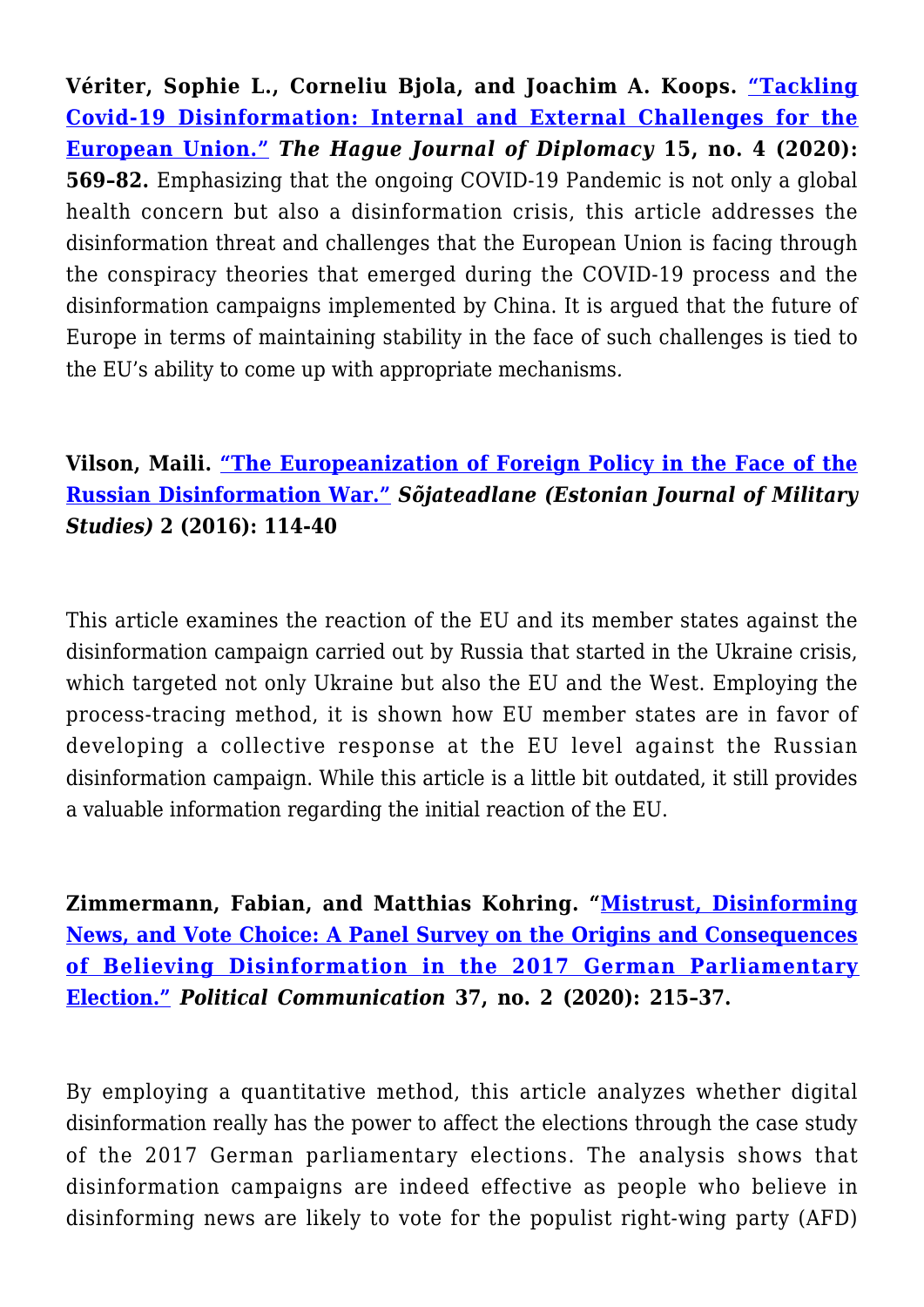instead of the government party (CDU / CSU). It is shown that there is a negative correlation between believing the disinforming news and having confidence in the media and political institutions.

\*\*\*\*\* \*\*\*\*\* \*\*\*\*\* \*\*\*\*\*

### **7. Ecological Security Issues in Europe – Erman Ermihan and Sezen Kaya**

**Atvur, Senem, and İnan Rüma. ["Ekolojik Güvenlik: Hayati](https://trguvenlikportali.com/wp-content/uploads/2019/11/EkolojikGuvenlik_SenemAtvurInanRuma_v.1.pdf) [Tehdit."](https://trguvenlikportali.com/wp-content/uploads/2019/11/EkolojikGuvenlik_SenemAtvurInanRuma_v.1.pdf)** *Güvenlik Yazıları Serisi,* **no. 25, October 2019. https://trguvenlikportali.com/wp-content/uploads/2019/11/EkolojikGuvenli k\_SenemAtvurInanRuma\_v.1.pdf.**

In this brief literature review, the authors provide a general framework for the transition of academic studies from environmental security to ecological security. Starting from the 1970s, as the growing ecological risks became a severe danger for the planet, the number of extreme weather events increased and affected multiple areas of life. For this reason, Atvur and Rüma suggest multiple key academic works on the increasing importance of ecological security.

**Bardazzi, Rosella, Maria Grazia Pazienza and Alberto Tonini. "Enhancing European Energy and Climate Security: Eastern Strategic Partners, Unconventional Sources and Public Policies." In** *[European Energy and](https://link.springer.com/book/10.1007/978-3-319-21302-6) [Climate Security: Public Policies, Energy Sources, and Eastern](https://link.springer.com/book/10.1007/978-3-319-21302-6) [Partners](https://link.springer.com/book/10.1007/978-3-319-21302-6),* **1-12. Switzerland: Springer, 2016.**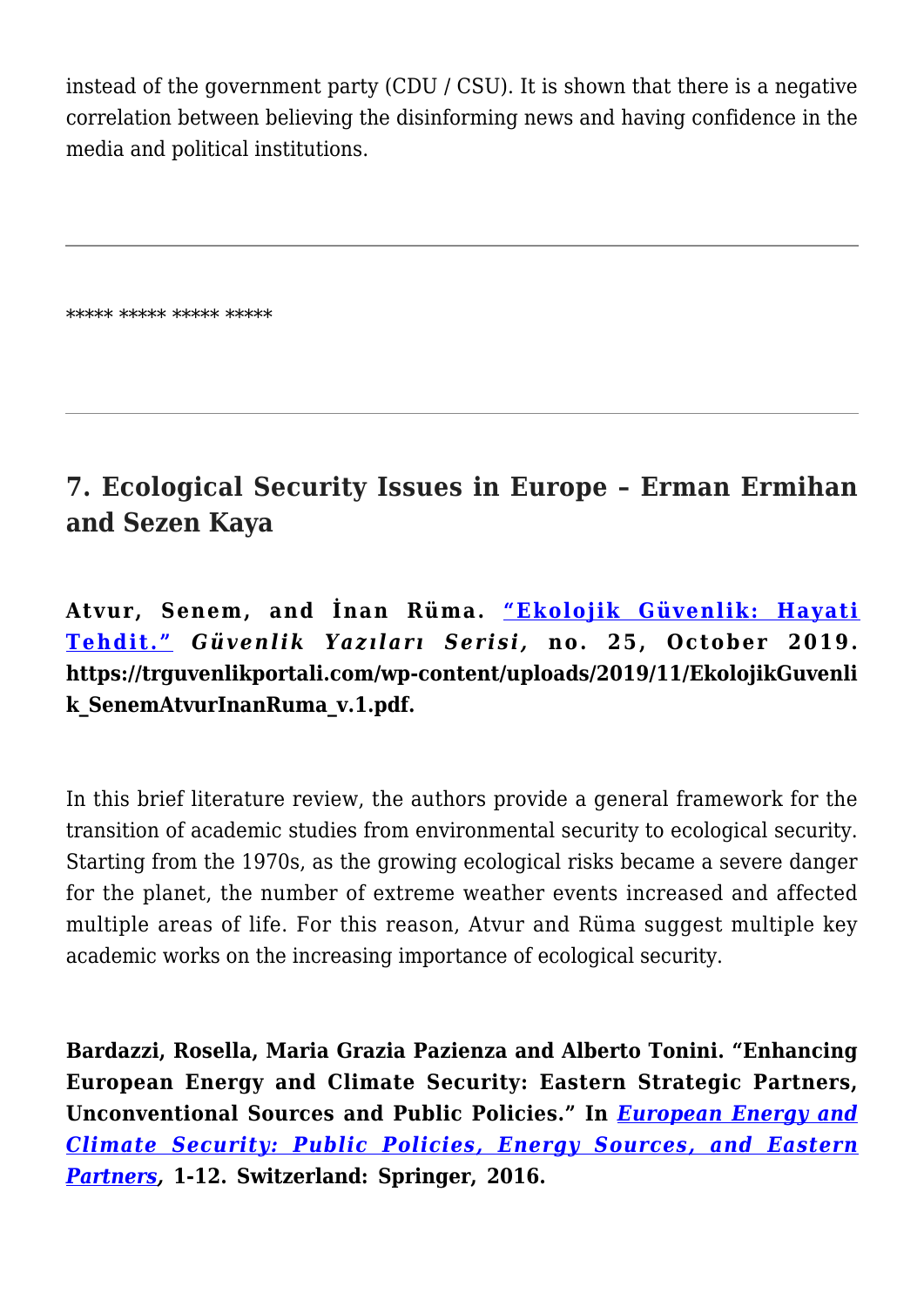This seminal book and the relevant book chapter help understand the nexus between European climate and energy security. Being an introductory chapter to the book, the authors highlight the significance of the European Energy Security Strategy adopted in 2014. They also touch upon the close relationship between energy security and climate security, as pursuing the former may harm the latter. In this case, the priority of renewable energy might be critical for Europe for its 2030 and 2050 goals.

### **Burns, Charlotte, Peter Eckersley, and Paul Tobin. ["EU environmental](https://www.tandfonline.com/doi/full/10.1080/13501763.2018.1561741) [policy in times of crisis."](https://www.tandfonline.com/doi/full/10.1080/13501763.2018.1561741)***Journal of European Public Policy* **27, no. 1 (2020): 1-19.**

This study offers a contemporary understanding of the EU's recent environmental policy since it has been going through severe changes in the last ten years. The legislative analysis is combined with elite interviews. The main finding of the study is that although the environmental ambition of the EU decreased after the 2008-09 financial crisis, the EU's ambitions persist with some backlash. Firstly, the former members who pushed for a more solid environmental policy are no longer pioneering. Secondly, member states are becoming more prominent, which decreases the EU's international role.

### **McDonald, Matt. ["Discourses of climate security."](https://www.sciencedirect.com/science/article/abs/pii/S0962629813000188)** *Political Geography* **33 (2013): 42-51.**

In this milestone study, McDonald takes on the relationship between climate change and security through discourses. Firstly, the author observes the actor whose security is at risk. Secondly, McDonald looks into the ones who are responsible for responding to a climate threat. Furthermore, it is also important to define the threat at hand. In addition, what would be the alternative responses to deal with that threat? After analyzing each of these questions, McDonald argues that the powerful discourses about climate security cannot pose an effective answer to climate change.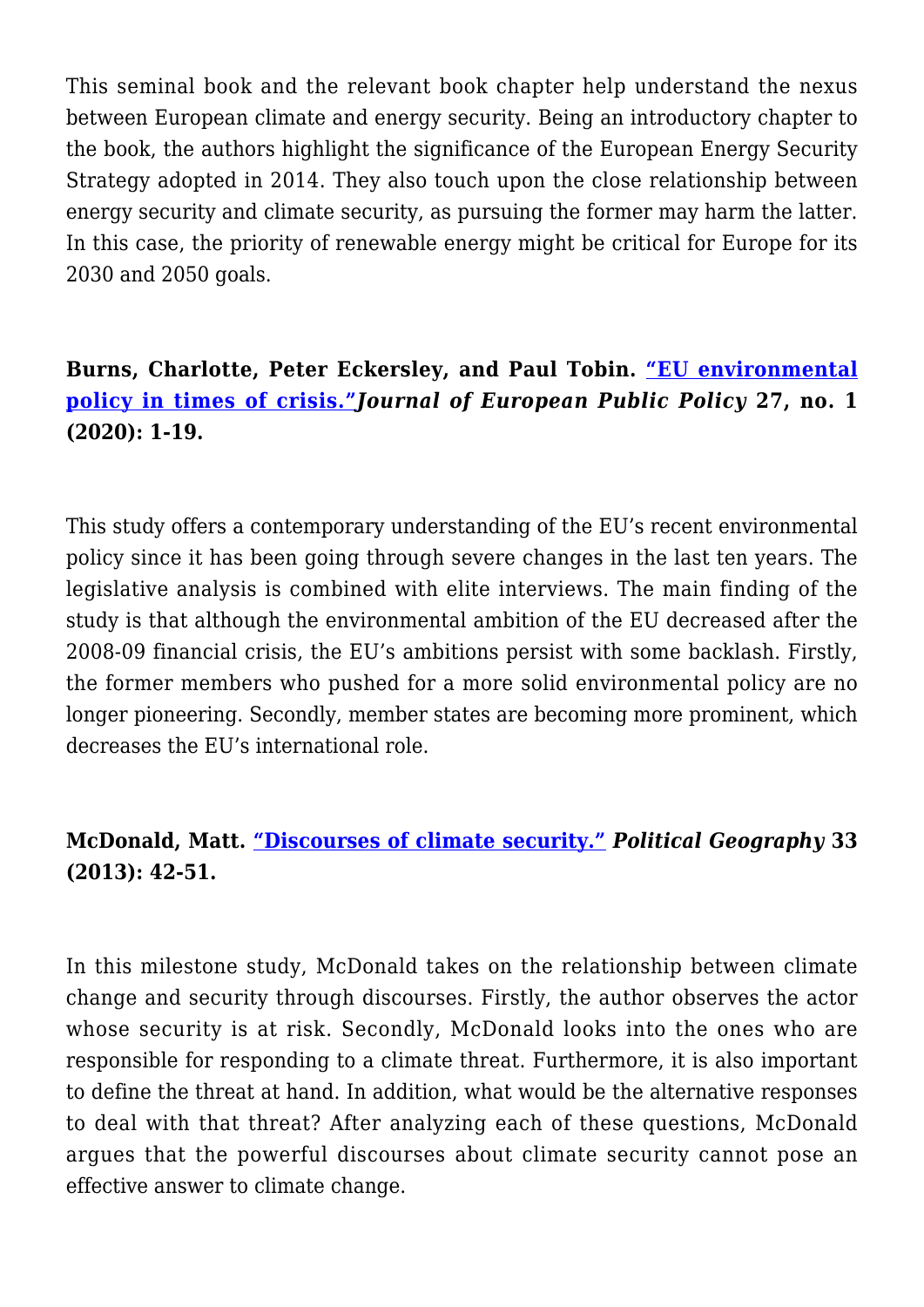### **McDonald, Matt. ["Ecological Security."](https://www.e-ir.info/2015/11/28/ecological-security/) E-International Relations, November 28, 2015. https://www.e-ir.info/2015/11/28/ecological-security/.**

This short piece by McDonald provides a brief literature review on ecological security. Similar to their 2013 article, McDonald underlines the importance of discourses in ecological security. The very ethical concerns in the age of Anthropocene necessitate the linkage between climate change and security. However, the author touches upon the dilemma of this linkage because the complexity of the situation brings the question of human intervention in nature and states' lack of cooperation.

### **McDonald, Matt. ["Climate change and security: towards ecological](https://www.cambridge.org/core/journals/international-theory/article/abs/climate-change-and-security-towards-ecological-security/228798050D9F11036FB72D9F2C84F70D) [security?."](https://www.cambridge.org/core/journals/international-theory/article/abs/climate-change-and-security-towards-ecological-security/228798050D9F11036FB72D9F2C84F70D)** *International Theory* **10, no.2 (2018): 153-180.**

This seminal article examines whether it is beneficial to think about climate change and security through ecological security by focusing on discourses. It is a valuable article that mainly analyzes ecological security different from other research in environmental security. McDonald suggests that if security is understood around contestation and discourses. The author proposes observing the organizations and actors that are most prominent in the ethical stance and practices about climate change.

### **Pirages, Dennis C. "Ecological security: a conceptual framework." In** *[Environmental Security: Approaches and Issues,](https://www.jstor.org/stable/24538269?Search=yes&resultItemClick=true&searchText=Environmental+security+approaches+and+issues&searchUri=%2Faction%2FdoBasicSearch%3FQuery%3DEnvironmental%2Bsecurity%2Bapproaches%2Band%2Bissues&ab_segments=0%2Fbasic_search_gsv2%2Fcontrol&refreqid=fastly-default%3A641fedf0b1fd8b5503a780ada7909b78&seq=1#metadata_info_tab_contents)* **edited by Rita Floyd and Richard A. Matthew, 139-53. London and New York: Routledge, 2013.**

Pirages offers an often-cited conceptual framework to comprehend ecological security. In this book chapter, the author outlines several challenges in studying ecological security, such as people's faster mobility facilitated by globalization, demographic changes, and China and India's rapid industrial rise. In this framework, this chapter is significant since it uses the concept of ecological security independently from the concept of environmental security. Pirages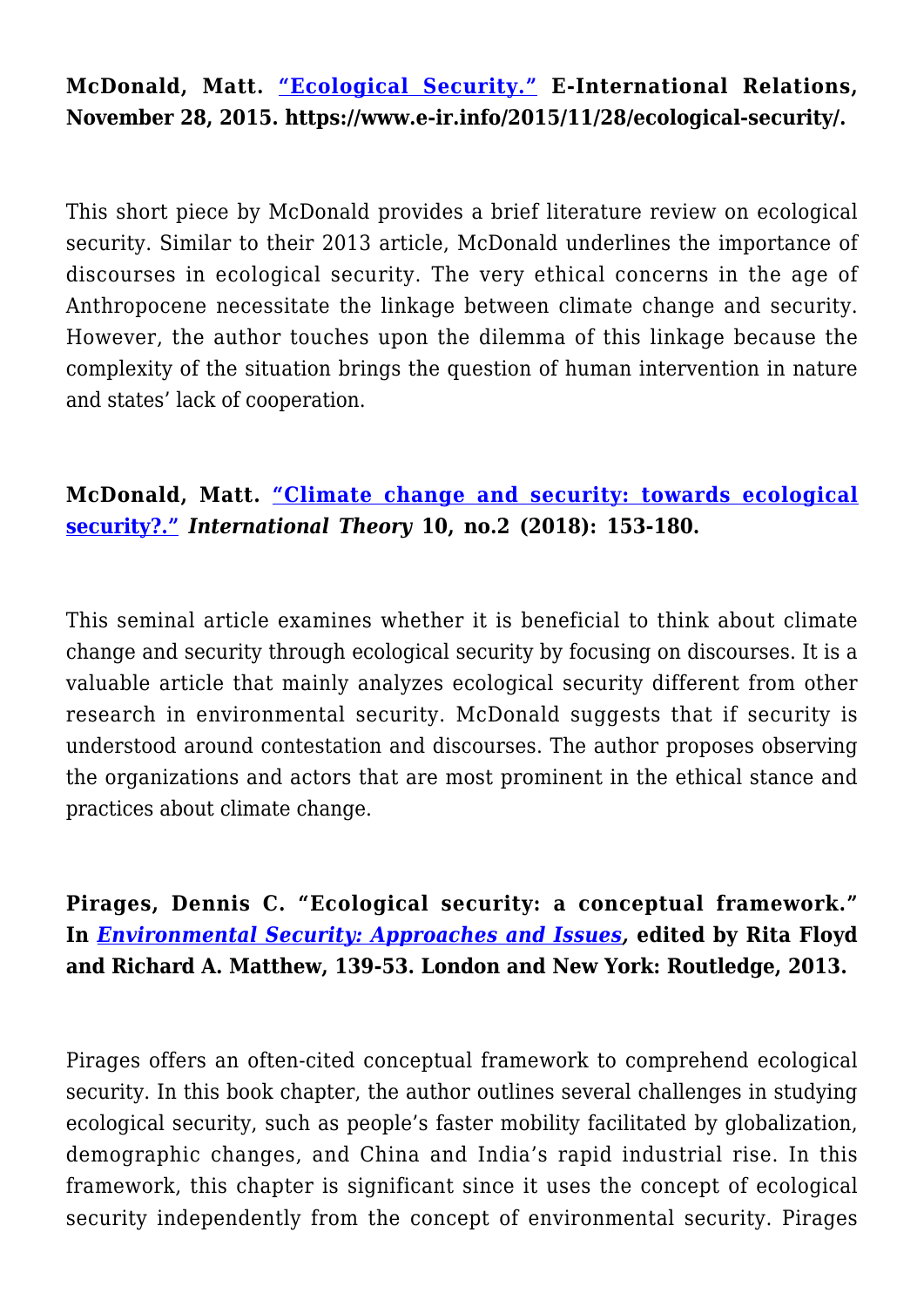associates ecological security with human security, which makes it the successor of environmental security.

### **Timoshenko, Alexandre S. ["Ecological Security: Global Change](https://heinonline.org/HOL/Page?handle=hein.journals/colenvlp1&div=13&g_sent=1&casa_token=_I0DAEXPqGQAAAAA:XX2oYTRgZCGBhx10kfl5aEWHeo1m-PokXZeK7gtM_l5mQ9Wy_faXl68t_kE4cz3u_TkI6S_Yzw&collection=journals) [Paradigm.](https://heinonline.org/HOL/Page?handle=hein.journals/colenvlp1&div=13&g_sent=1&casa_token=_I0DAEXPqGQAAAAA:XX2oYTRgZCGBhx10kfl5aEWHeo1m-PokXZeK7gtM_l5mQ9Wy_faXl68t_kE4cz3u_TkI6S_Yzw&collection=journals)***["](https://heinonline.org/HOL/Page?handle=hein.journals/colenvlp1&div=13&g_sent=1&casa_token=_I0DAEXPqGQAAAAA:XX2oYTRgZCGBhx10kfl5aEWHeo1m-PokXZeK7gtM_l5mQ9Wy_faXl68t_kE4cz3u_TkI6S_Yzw&collection=journals) Colorado Journal of International Environmental Law and Policy* **1 (1990): 127-46.**

Timoshenko's work represents one of the earliest studies that analyze ecological security. As the author notes, environmental problems pose severe risks for humankind. If common principles of ecological security bind states, some common solutions could be found. The author offers ten solutions provided by the principles of ecological security, mainly focusing on cooperation and enforcement measures.

### **Trombetta, Maria Julia. ["Environmental security and climate change:](https://www.tandfonline.com/doi/full/10.1080/09557570802452920) [analysing the discourse."](https://www.tandfonline.com/doi/full/10.1080/09557570802452920)***Cambridge Review of International Affairs* **21, no. 4 (2008): 585-602.**

Trombetta's article offers a milestone study of the relations between environmental issues and security. The study challenges the mainstream understanding of securitization by the Copenhagen School and observes how environmental issues and climate change challenged the existing security practices. The securitization approach developed by the Copenhagen School is argued to be fixed and dominated by the realist tradition. However, as this article shows, environmental security and climate change are much more reflexive and contextual.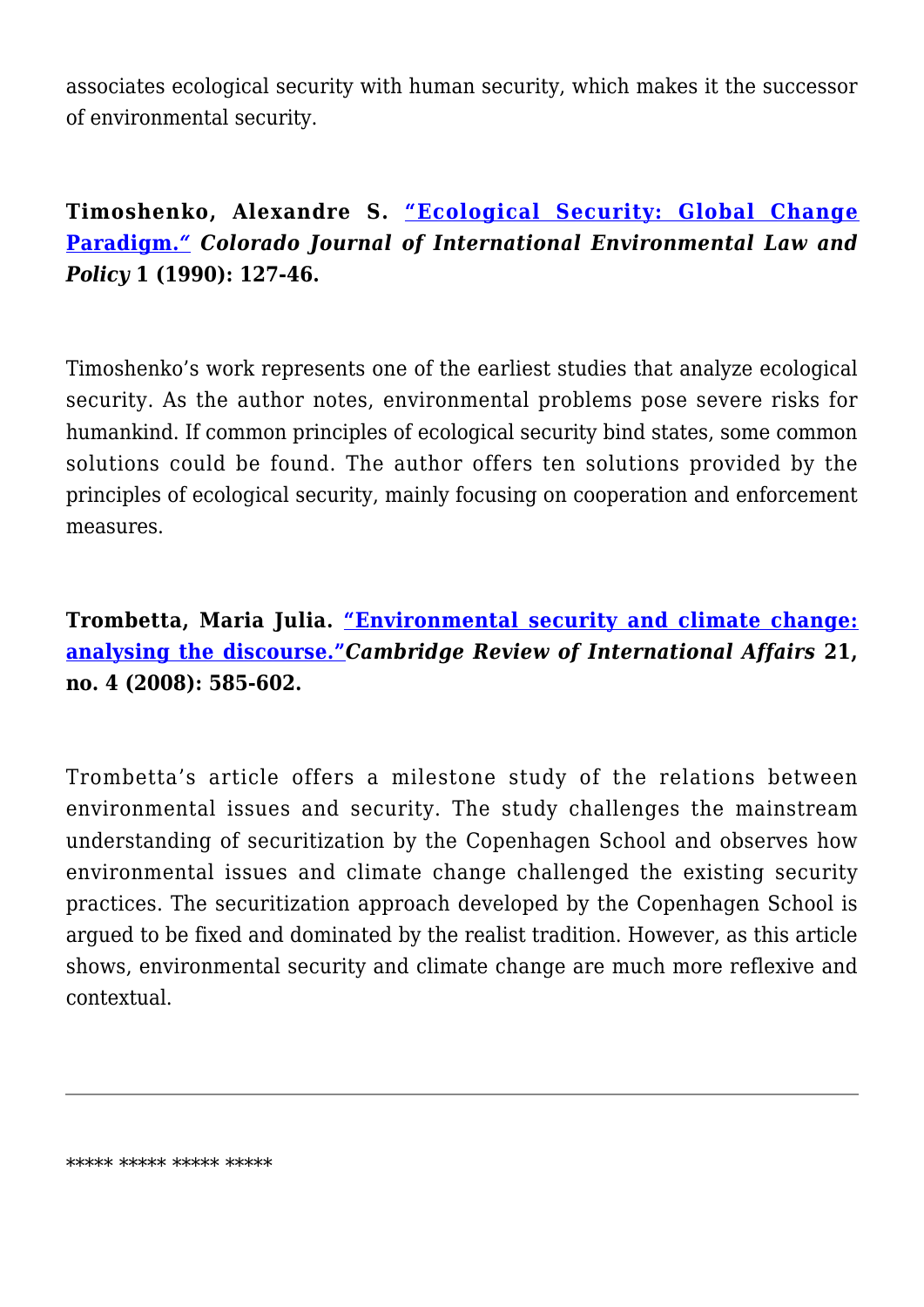### **8. Cyber Security in Europe – Şeyma Yeşilyurt**

**Bendiek, Annegret. "[European Cyber Security Policy."](https://www.swp-berlin.org/publications/products/research_papers/2012_RP13_bdk.pdf)** *SWP Research Paper***, Berlin: Stiftung Wissenschaft und Politik -SWP- Deutsches Institut für Internationale Politik und Sicherheit, 2012.**

This article offers a little more in-depth information and tries to show how compatible the measures taken by the European Union on cybersecurity are with democracy and human rights. Putting forward a study on how to improve cybersecurity without violation of democratic principles offers a different perspective extensively.

**Carrapico, Helena and André Barrinha. ["The EU as a coherent \(cyber\)](https://onlinelibrary.wiley.com/doi/full/10.1111/jcms.12575) [security actor?."](https://onlinelibrary.wiley.com/doi/full/10.1111/jcms.12575)** *JCMS: Journal of Common Market Studies* **55, no. 6 (2017): 1254-72.**

As one of the main articles on the issue of security and the EU, this article describes how the European Union acts in the context of the issue of cybersecurity. The article clarifies whether the EU is a security actor and how effective it is in cybersecurity with the explanations of the EU's cybersecurity policies. The authors draw a framework to analyze the coherence of the EU as a security participant and apply it to the field of cybersecurity. By focusing on the EU's cybersecurity policy, this article explores whether the EU can be seen as a coordinated participant in this field or whether the policy is being enforced for different and uncoordinated reasons.

**Carrapico, Helena, and Farrand, Benjamin. ["Discursive continuity and](https://www.tandfonline.com/doi/full/10.1080/07036337.2020.1853122) [change in the time of Covid-19: the case of EU cybersecurity](https://www.tandfonline.com/doi/full/10.1080/07036337.2020.1853122) [policy."](https://www.tandfonline.com/doi/full/10.1080/07036337.2020.1853122)** *Journal of European Integration* **42, no. 8 (2020): 1111-26.**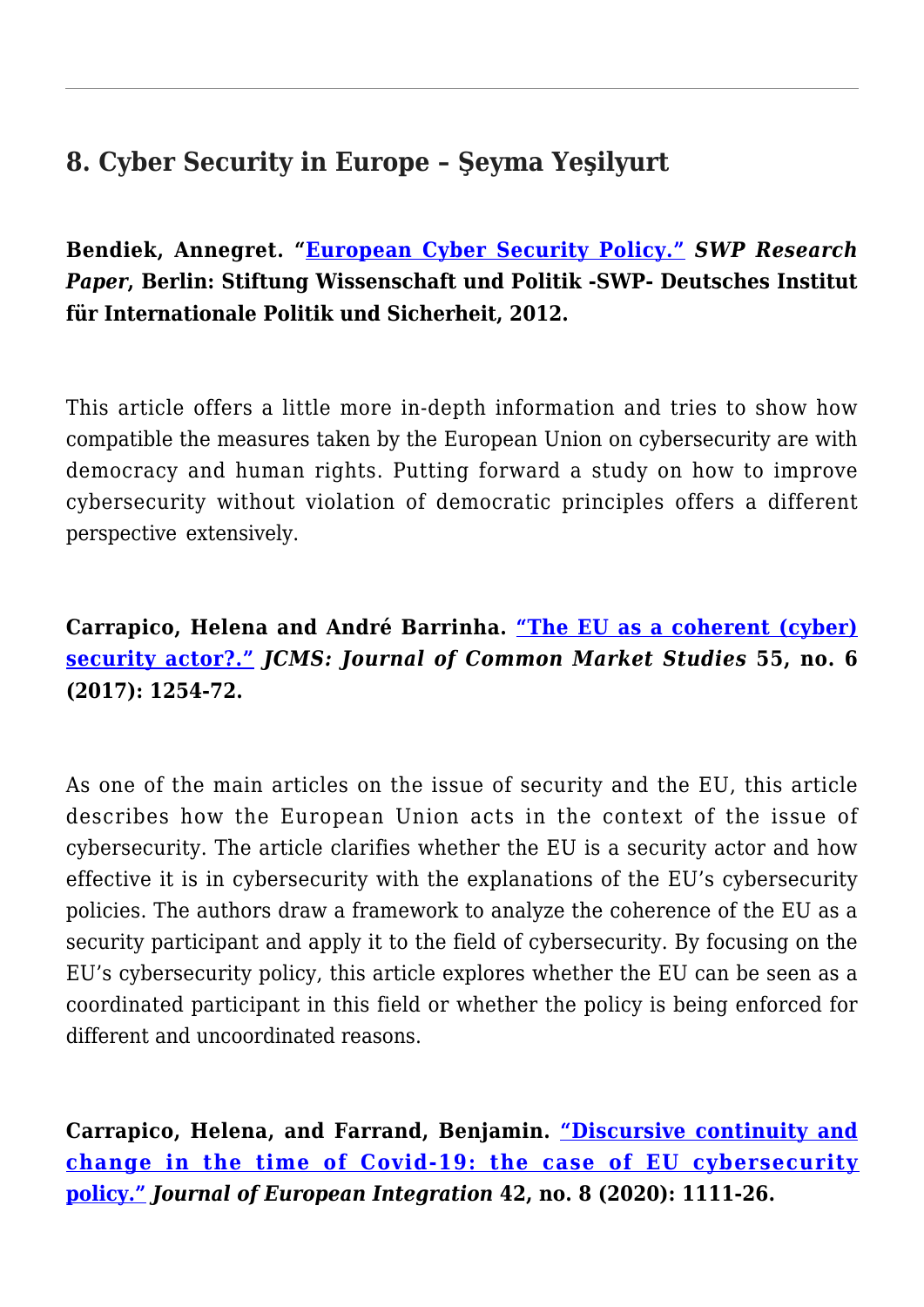This article evaluates the changing and evolving cybersecurity policies of the COVID-19 periods with historical and discursive institutionalism theories. The article explores the extent of COVID-19's impact on the trajectory of EU cybersecurity policy. The authors emphasize that the Covid-19 crisis has led to an unprecedented reliance on digital solutions, from telecommuting to virus tracking systems, leading to the spread of Covid-19-related cybercrimes, attacks on information infrastructure, pandemic criticism, and misinformation.

### **Cavelty, Myriam Dunn. "Cyber-Security." In** *[Handbook of new security](https://www.jstor.org/stable/41238353?seq=1#metadata_info_tab_contents) [studies](https://www.jstor.org/stable/41238353?seq=1#metadata_info_tab_contents)***[, edited by J. Peter Burgess,](https://www.jstor.org/stable/41238353?seq=1#metadata_info_tab_contents) 154-83. London and New York: Routledge, 2010.**

In this article, the author refers to the different clusters and the definition of cybersecurity. The historical analysis he provided with this article is critical for understanding how this issue has shaped in time. The author explains how the concept has a strange framework conceptually and theoretically. Moreover, the article focuses on the questions of what security is, how it is practiced, and how we can theoretically approach the concept of cybersecurity. While doing this, the author enriched the issue with various examples from the 1970s,80s, and 90s.

### **Council of the European Union. ["Cybersecurity: how the EU tackles cyber](https://www.consilium.europa.eu/en/policies/cybersecurity/) [threats."](https://www.consilium.europa.eu/en/policies/cybersecurity/) Last modified April 21, 2021. https://www.consilium.europa.eu/en/policies/cybersecurity/.**

It is essential to look at the European Union's concrete work on cybersecurity and the EU's official website on Cybersecurity Policies to understand what they do and what they will do in the future. What are the actors regarding cybersecurity? Therefore, this source is important to show how the EU tackles cyber threats.

### **Craigen, Dan, Nadia Diakun-Thibault, and Randy Purse. ["Defining](https://timreview.ca/article/835) [cybersecurity."](https://timreview.ca/article/835)** *Technology Innovation Management Review* **3, no. 10 (2014): 13-21.**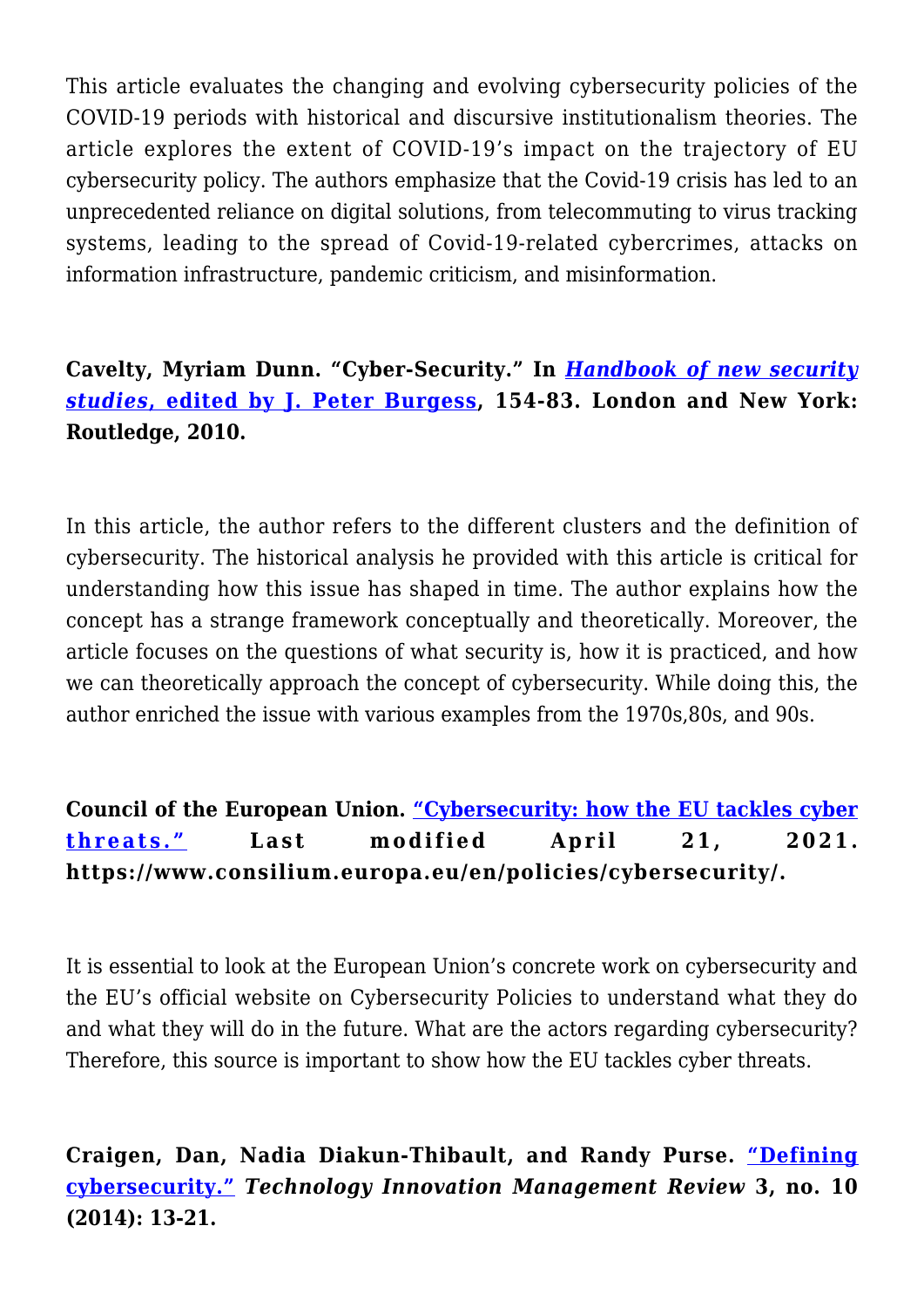This article, which is essential with its main narrative style and other explanations defined in the literature, is a simple and comprehensive text for the definition of cybersecurity. The writer has conducted many discussions on cybersecurity with different professionals, academics, and graduate students to examine what should be included in the description of cybersecurity from multiple angles. Therefore, this study is one of the essential sources to understand the concept of cybersecurity since it presents a broad definition to the reader.

### **European Commission. ["Cybersecurity Policies."](https://digital-strategy.ec.europa.eu/en/policies/cybersecurity-policies) Last modified June 8, 2021. [https://digital-strategy.ec.europa.eu/en/policies/cybersecurity-polici](https://digital-strategy.ec.europa.eu/en/policies/cybersecurity-policies) [es](https://digital-strategy.ec.europa.eu/en/policies/cybersecurity-policies).**

It presents the EU's cybersecurity policies in detail. This source is significant for understanding the EU's cybersecurity policies because it explains its strategies, legislation, and different kinds of cyber policy areas. For example, it emphasizes securing the electoral process, Women4Cyber, Cyber diplomacy, and the EU cybersecurity agency. Hence, it is one of the primary sources in this issue.

### **Cavelty, Myriam Dunn, and Andreas Wenger. ["Cyber security meets](https://www.tandfonline.com/doi/full/10.1080/13523260.2019.1678855) [security politics: Complex technology, fragmented politics, and networked](https://www.tandfonline.com/doi/full/10.1080/13523260.2019.1678855) [science."](https://www.tandfonline.com/doi/full/10.1080/13523260.2019.1678855)** *Contemporary Security Policy* **41, no. 1 (2020): 5-32.**

This article offers a different approach; technology, politics, science, the evolution of cybersecurity politics constitute the main elements of the six drivers required. Indeed, the factors revealed when evaluating today are the most important actors of the cybersecurity issue. In line with the argument put forward by the author, new governance is required in the face of events regarding cybersecurity. It is possible with six drivers from the fields of technology, politics, and science that have been influential in the evolution of cybersecurity politics and how it is studied.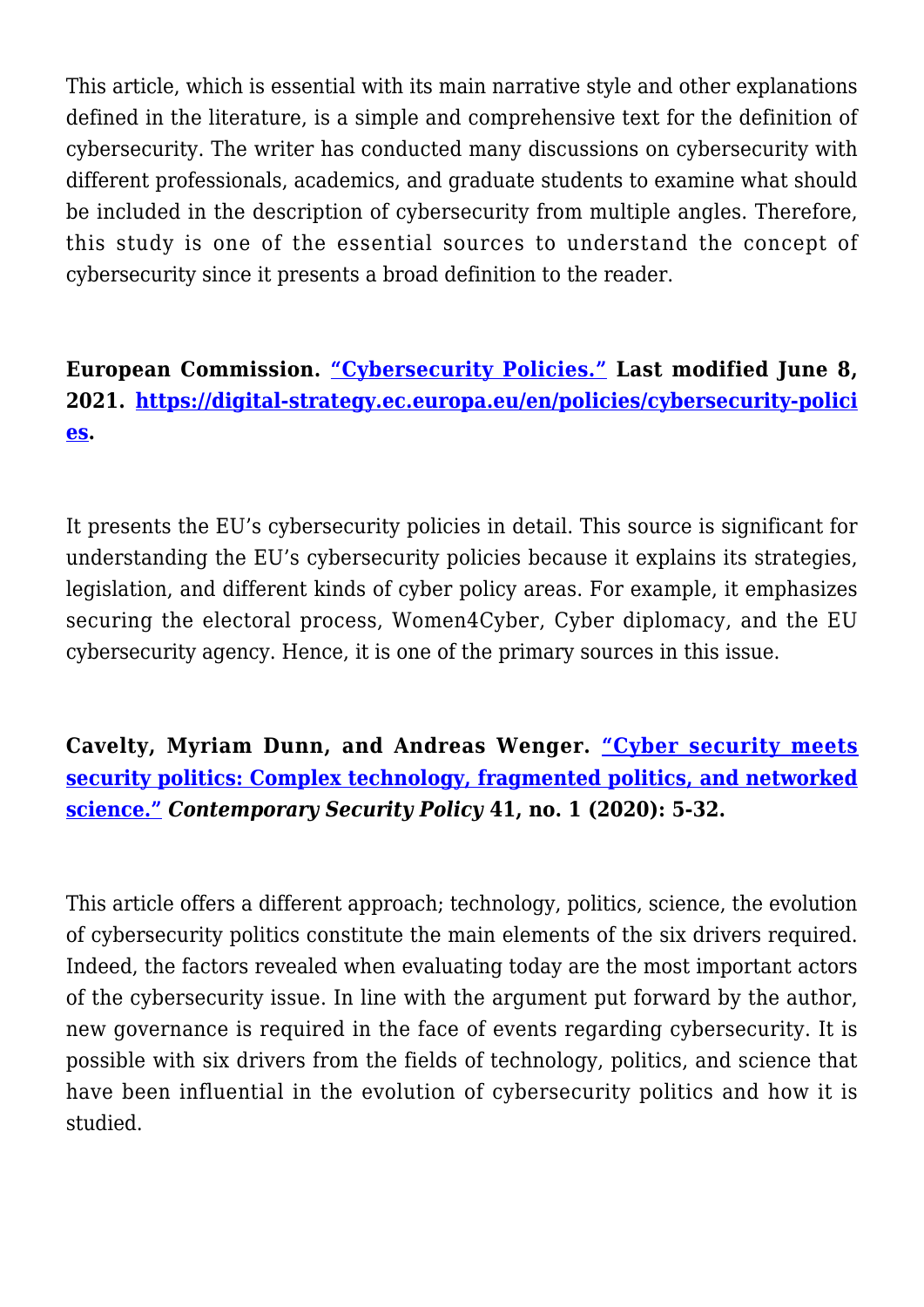### **9. Economic Security in Europe – Sitare Nuriye Kurdeş**

**Amadeo, Kimberly. ["Eurozone Debt Crisis."](https://www.thebalance.com/eurozone-debt-crisis-causes-cures-and-consequences-3305524) The Balance, November 16, 2020.**

**https://www.thebalance.com/eurozone-debt-crisis-causes-cures-and-conse quences-3305524.**

As it is not an academic article, it provides a non-governmental and promotive approach to the European debt crisis. Amadeo explains the weaknesses of the European Union and the lack of governance in the Union during the crisis and pre-crisis policies from the citizen and economist perspectives. It provides an important reading on the European debt crisis. Although it was published in 2020, it covers previous and new threats and events on Europe's financial solidarity.

### **Cable, Vincent. ["What is Economic Security?."](https://www.jstor.org/stable/2623436?seq=1#metadata_info_tab_contents)** *International Affairs* **71, no. 2 (1995): 305-24**

After the Cold War, with the improvement of Security Studies, economic security has become an important concept. Due to the emergence of new states and race between the West and Russia to get them into the "capitalist club," Cable's study is significant because it provides an explanation of the concept of "economic security" for the first time. It has presented the economic system and its threats since the 1990s.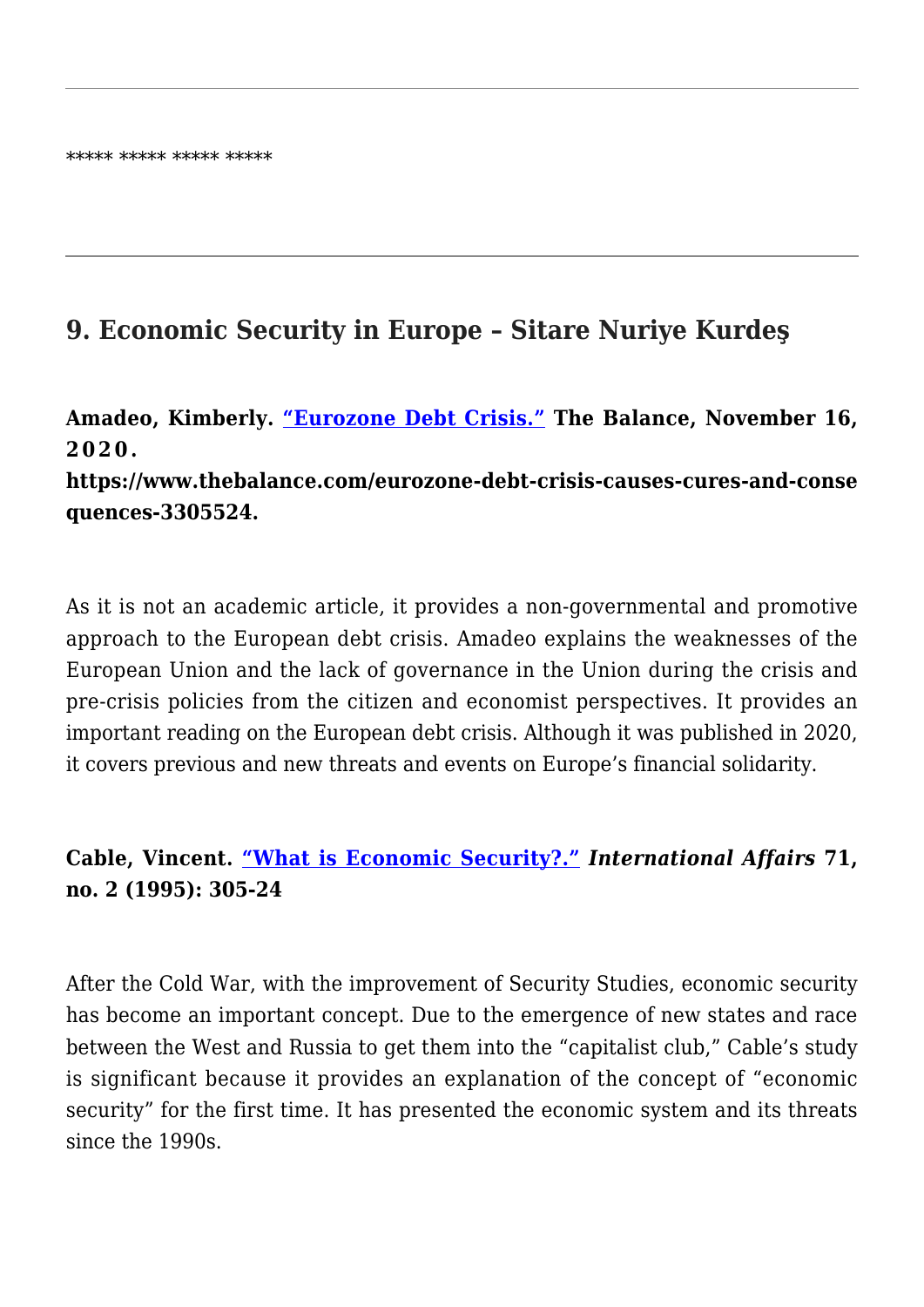**Denoon, David PH. ["Economics and National Security: The Dangers of](https://www.hsdl.org/?abstract&did=458487) [Overcommitment."](https://www.hsdl.org/?abstract&did=458487) In** *[The Global Century: Globalization and National](https://www.jstor.org/stable/20050343?Search=yes&resultItemClick=true&searchText=The+Global+Century+Globalization+and+National+Security%2C&searchUri=%2Faction%2FdoBasicSearch%3FQuery%3DThe%2BGlobal%2BCentury%253A%2BGlobalization%2Band%2BNational%2BSecurity%252C&ab_segments=0%2Fbasic_search_gsv2%2Fcontrol&refreqid=fastly-default%3Acc2cfddd034cef0239617673229c5240&seq=1#metadata_info_tab_contents) [Security](https://www.jstor.org/stable/20050343?Search=yes&resultItemClick=true&searchText=The+Global+Century+Globalization+and+National+Security%2C&searchUri=%2Faction%2FdoBasicSearch%3FQuery%3DThe%2BGlobal%2BCentury%253A%2BGlobalization%2Band%2BNational%2BSecurity%252C&ab_segments=0%2Fbasic_search_gsv2%2Fcontrol&refreqid=fastly-default%3Acc2cfddd034cef0239617673229c5240&seq=1#metadata_info_tab_contents)***, edited by Richard L. Kugler and Ellen L. Forest, 241-57. University Press of the Pacific, 2001.**

Denoon's study provides an important approach to economic security studies as it approaches the issue from a "national security" lens. It has provided the linkage between national security and economic security on the traditional security issues as it has published after the 9/11 attacks and built on a realistic approach. It is a significant article to underline both the possible threats from the overcommitment between economics and national security and the linkage between them.

**Economist. ["A very short history of the crisis."](https://www.economist.com/special-report/2011/11/12/a-very-short-history-of-the-crisis) Last modified November 12, 2011. https://www.economist.com/special-report/2011/11/12/a-very-short-history -of-the-crisis.**

As the article is non-academic and journalism-based, it provides the nongovernmental approach to the Eurozone Crisis on an economic approach. It clarifies the crisis from the very start to end, criticizing the internal and external factors on the external lens. It reports clearly and understandably the European Union's monetary crisis.

**Fuest, Clemens and Andreas Peichl. ["EU Fiscal Union? What is it? Does](https://www.iza.org/publications/pp/39/european-fiscal-union-what-is-it-does-it-work-and-are-there-really-no-alternatives) [this work? And are there really 'no alternatives'?."](https://www.iza.org/publications/pp/39/european-fiscal-union-what-is-it-does-it-work-and-are-there-really-no-alternatives)** *IZA Policy Papers* **39, Bonn, 2012.**

As the European Union's main success was based on its economic benefits during its Golden Years, this study provides what exactly the European Economic Union is. It offers descriptive expression on its full perspectives while also approaches the European Economic Union through a critical lens at the end. Moreover, the study clarifies the importance of the European Economic Union by listing the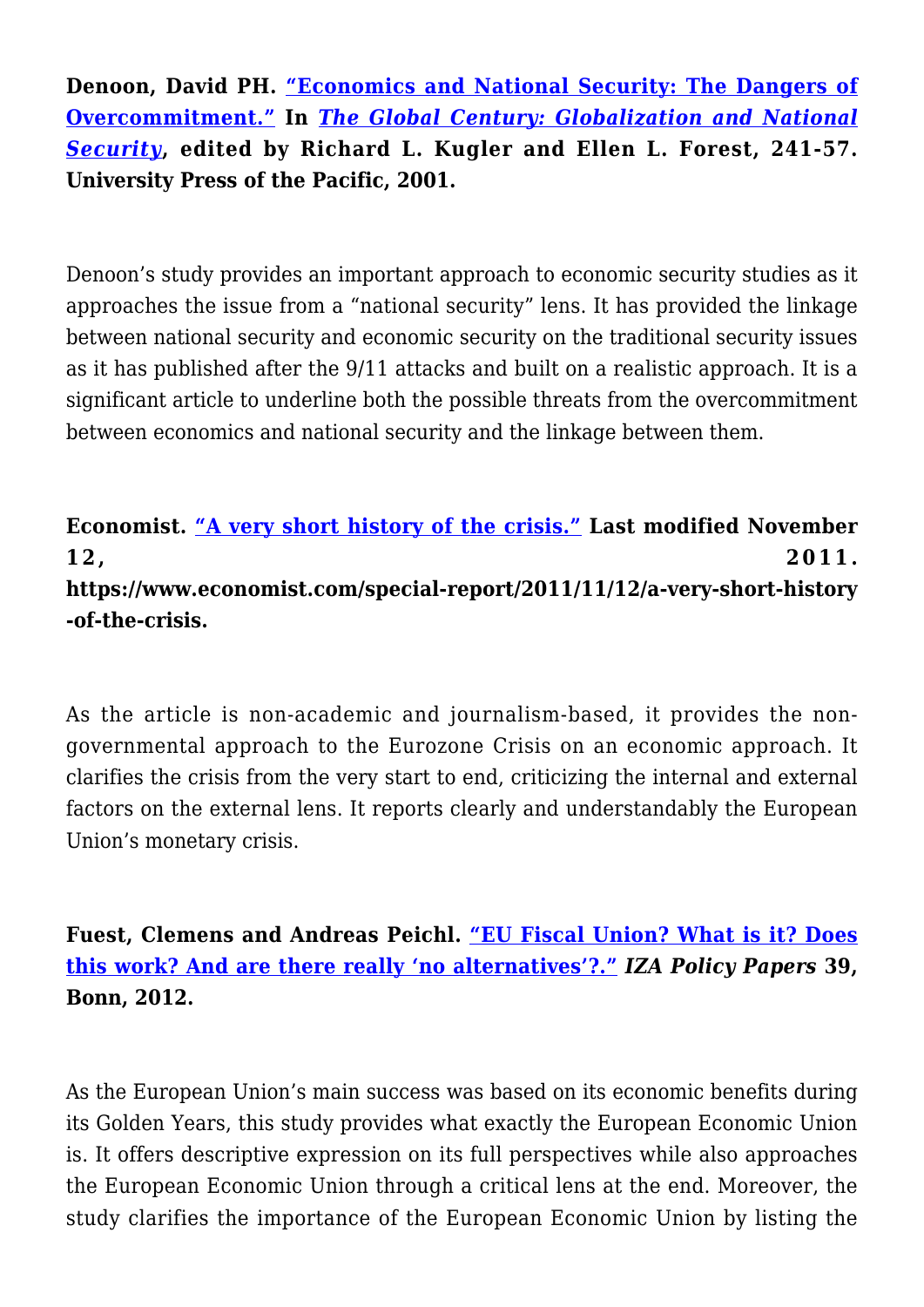"possible" alternatives and compares them with the European Union's economic system.

**Mesjasz, Czeslaw. "Economic Security." In** *[Globalization and](https://www.uikpanorama.com/applewebdata://95B66A40-EA15-44FB-8241-9B06AA59B4B2/Globalization%20and%20Environmental%20Challenges:%20Reconceptualizing%20Security%20in%20the%2021st%20Century) [Environmental Challenges: Reconceptualizing Security in the 21st](https://www.uikpanorama.com/applewebdata://95B66A40-EA15-44FB-8241-9B06AA59B4B2/Globalization%20and%20Environmental%20Challenges:%20Reconceptualizing%20Security%20in%20the%2021st%20Century) [Century.](https://www.uikpanorama.com/applewebdata://95B66A40-EA15-44FB-8241-9B06AA59B4B2/Globalization%20and%20Environmental%20Challenges:%20Reconceptualizing%20Security%20in%20the%2021st%20Century)* **Hexagon Series on Human and Environmental Security and Peace, Vol. 3, edited by Hans Günter Brauch, Úrsula Oswald Spring, Czeslaw Mesjasz, John Grin, Pál Dunay, Navnita Chadha Behera, Béchir Chourou, Patricia Kameri-Mbote, P. H. Liotta, 569-80. Berlin: Springer, 2008.**

### **Mesjasz, Czeslaw ["Ekonomik Güvenlik."](https://www.uidergisi.com.tr/yazilar/ekonomik-guvenlik) Çev. Yelda Demirağ.** *Uluslararası İlişkiler Dergisi***5, no. 18 (Yaz, 2008): 125-50.**

Arguing the importance of the economy for people, Mesjasz's study provides the most descriptive analysis on economic security in the literature. The study provides a theoretical examination of the economic extent of human and security practices while providing ties between economy and security dividedly. It touches upon the securitization of the economy with a level analysis as state analysis, individual analysis, national and international analysis of economic security. In conclusion, within a touch of globalization and its possible effects on economic security, Mesajsz's work provides an essential introduction reading to Security Studies with the economic approach.

### **Pinder, John. ["European Economic Security: How Can We Master the](https://www.jstor.org/stable/40184600?seq=1#metadata_info_tab_contents) [Modern Economy?."](https://www.jstor.org/stable/40184600?seq=1#metadata_info_tab_contents)***International Journal* **40, no. 1 (1984): 128-44**

As the European Union has lived its "golden years" during the 1970s and 1980s as a "European Economic Community," this study, which is written and published in the 1980s, demonstrates the security approach to the European Economic Community with underlining the new global economic system as "modern economy". It highlights "what should be done" to keep up with the new modern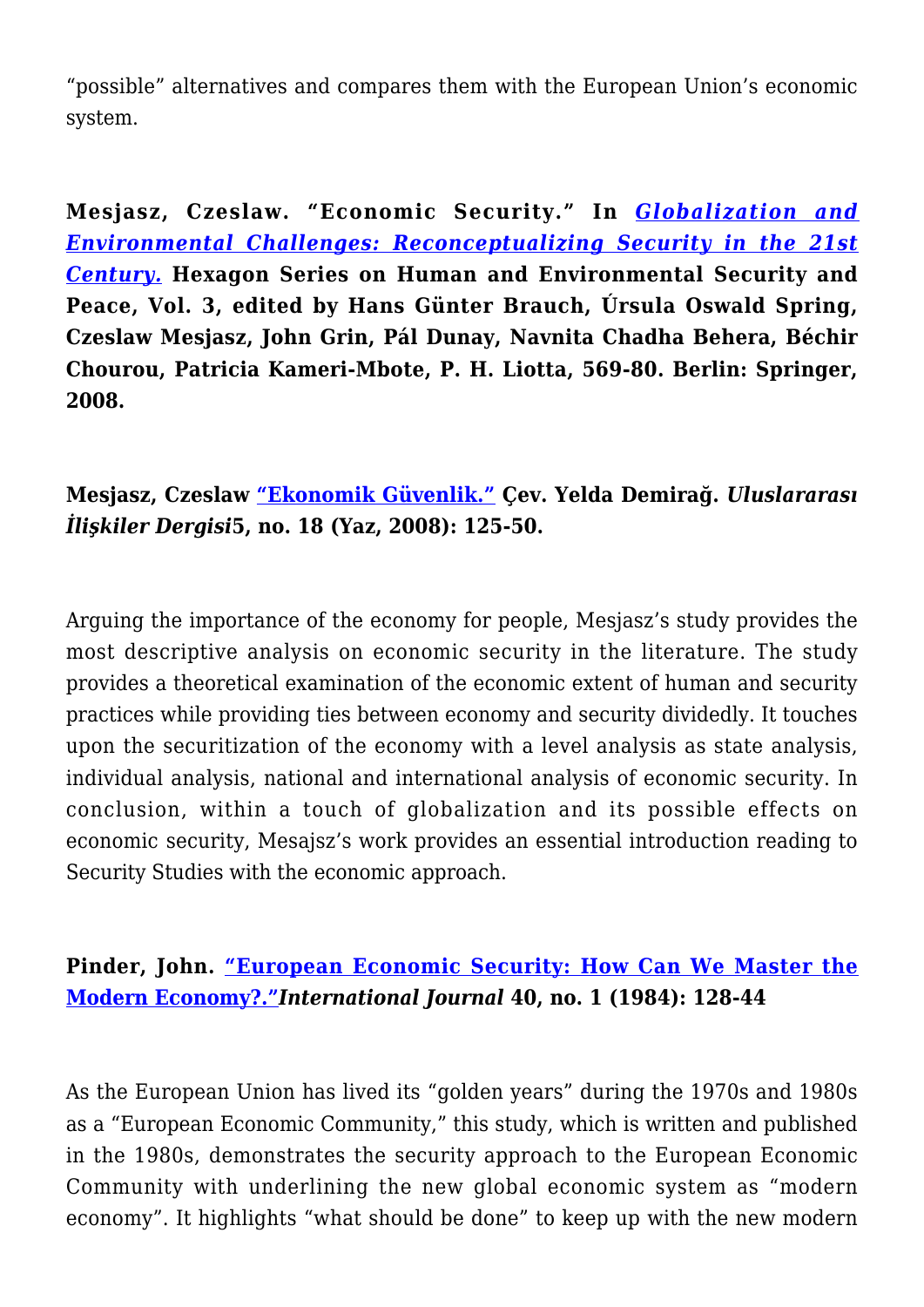economy. Moreover, the article is important to read since it helps to compare what was evaluated as a threat during the golden years and what was advised, and which one of them has applied.

**Pisani-Ferry, Jean and Guntram Wolff, ["The threats to the European](https://www.bruegel.org/2019/07/the-threats-to-the-european-unions-economic-sovereignty/) [Union's economic sovereignty."](https://www.bruegel.org/2019/07/the-threats-to-the-european-unions-economic-sovereignty/)** *Policy Paper***, 2019.**

Wolf and Pisani's study on the threats to the European Union's economic security provides significant research on the European Political Economic literature. It approaches the security threat issue to the European Union from an economic perspective and provides a "hybrid threat" explanation to the European Union's security. As the study is recent, it offers previous challenges to the European Economic Security and what would be in the future on realistic approach.

**Whyte, Philip. ["Governance Reforms have left the Euro's Flawed Structure](https://www.cer.eu/insights/governance-reforms-have-left-euros-flawed-structure-intact) [Intact."](https://www.cer.eu/insights/governance-reforms-have-left-euros-flawed-structure-intact) Centre for European Form, April 18, 2012. https://www.cer.eu/insights/governance-reforms-have-left-euros-flawed-str ucture-intact.**

Within the devastating impacts of the European Union's monetary crisis, Whyte's study explains the circumstances of the Eurozone crisis. It is a critical approach to the European Union's monetary crisis and clarifies the reasons, impacts, and lack of policies that caused the crisis. The study also explains the weaknesses and flaws of the Economic and Monetary Union of the European Union and what is expected in the future on the issue.

\*This annotated bibliography is prepared by the graduate students of the class on Hybrid Security in the EU at Kadir Has University as part of the course requirements. This course is delivered as part of the activities of Jean Monnet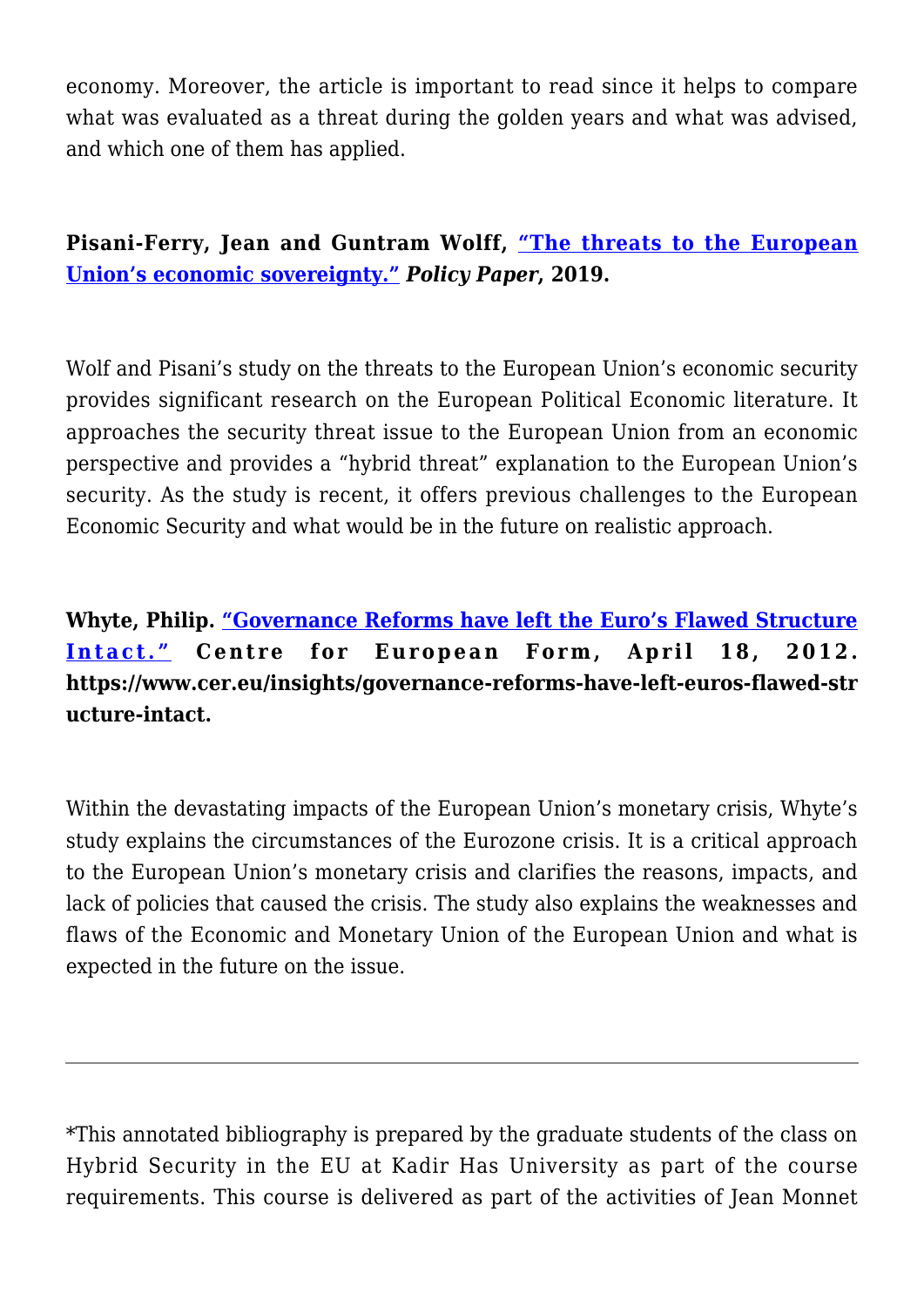Chair on Hybrid Threats in the EU (HybridEU) with the support of the Erasmus+ Programme of the European Union. This annotated bibliography is edited by Sezen Kaya; and Şeyma Nur Genç, Rabia İnleyen, Sitare Nuriye Kurdeş, Yaren Ünlü, Abdullah Arslan, İlgi Doğa Albasar, Erman Ermihan, Sezen Kaya and Şeyma Yeşilyurt have contributed with their respective topics. We would like to thank Prof. Dr. Sinem Akgül Açıkmeşe, the instructor of the course, for her contributions, valuable comments, and suggestions to this annotated bibliography.



### **Sezen Kaya, Doktora Öğrencisi, Kadir Has Üniversitesi**

Sezen Kaya is currently pursuing her Ph.D. in International Relations at Kadir Has University. She has completed undergraduate and graduate degrees in International Relations at Çukurova University. Her research interests focus on environmental security, climate security, climate change, and Copenhagen School.

**To cite this work :** Sezen Kaya (ed.), "Annotated Bibliography for Hybrid Security in the European Union", *Panorama*, Online, 13 September 2021, [https://www.uikpanorama.com/blog/2021/09/13/annotated-bibliography-for-hybrid](https://www.uikpanorama.com/?p=4051)